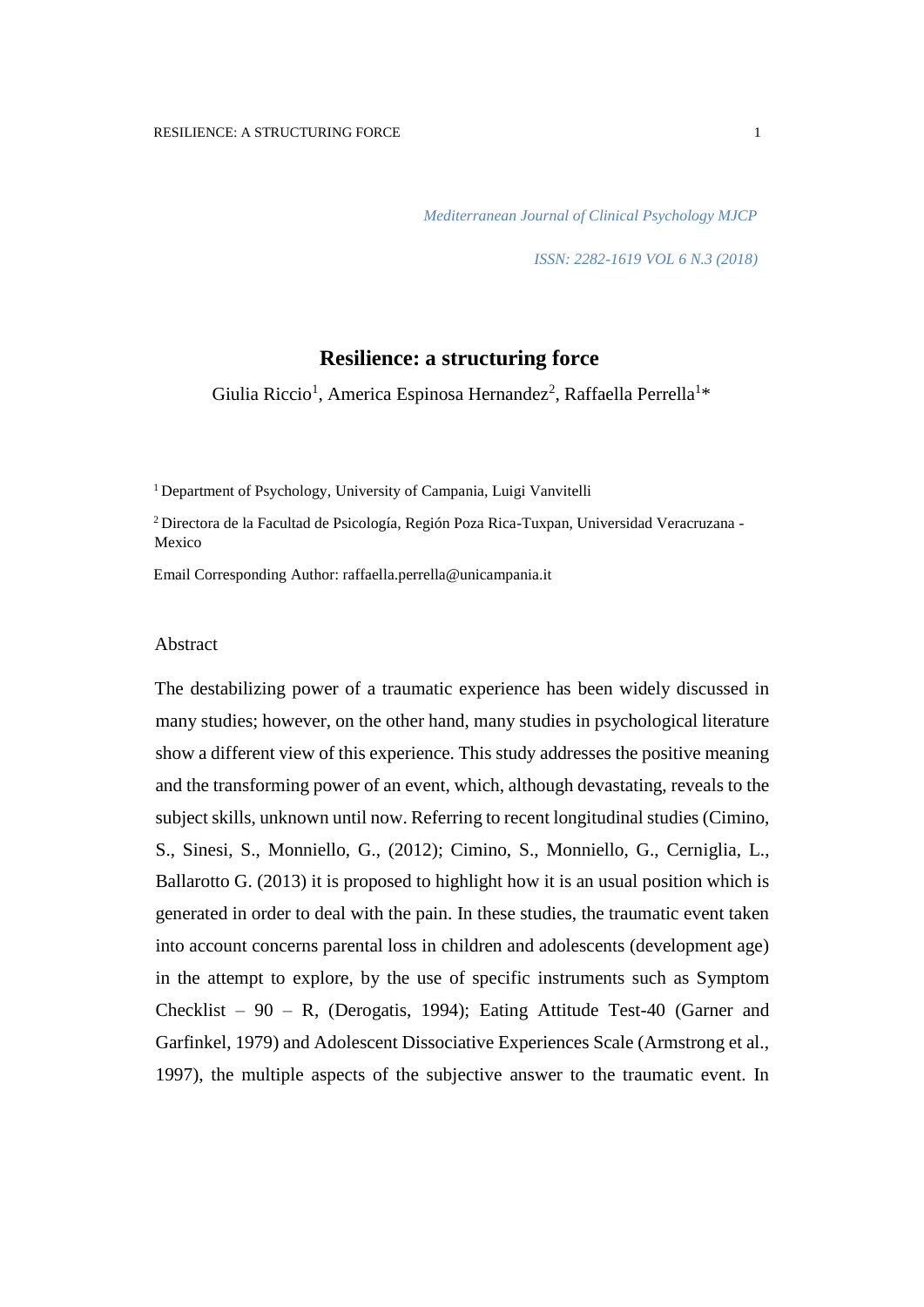addition, a more systemic review is given to the different measures of resilience, such as: dispositional measures (Miller Behavioral Style Scale, Miller, 1987) and situational ones (Ways of Coping Questionnaire, Lazarus and Folkman, 1984); and also, to the psychotherapeutic processes intended as an element to promote the increment of such capacity with a particular reference to the cognitive-behavioral and systemic-relational model.

Finally, special attention is given to the protective value of a secure attachment, together with the ability for mentalization, considered as aspects capable of strengthening some important cognitive-emotional self regulation abilities and, therefore, promoting the development of resilient behavior. In conclusion, the many aims of this study are: to provide a right definition of resilience, to try analysing and fixing solutions about the main theoretical controversies over this matter; moreover, this study tries to highlight all those factors that contribute to influence resilient behaviours and to identify strategies and procedures that can facilitate or hinder their execution.

Key words: Post-traumatic growth, Resilience, Coping, Resistance, Emotional health, Recovery.

### Introduction

The etymology of the word "Resilience", from the latin *"resilĭens –ĕntis" –* present participle of "resilīre" –, already seems to suggest the complex meaning of that concept. It derives from Physics and refers to intrinsic sealing properties of materials subjected to deforming actions and forces. Resilience is indeed a behavior that results from a highly traumatic experience. From the dawn of the Branch of Psychology, eminent scholars and researchers have highlighted the shocking and destabilizing nature of traumatic experiences; which have however, in recent decades begun to reveal an extraordinary potential: that of revealing to individuals personal capacities hitherto unknown to them. However, in spite of this close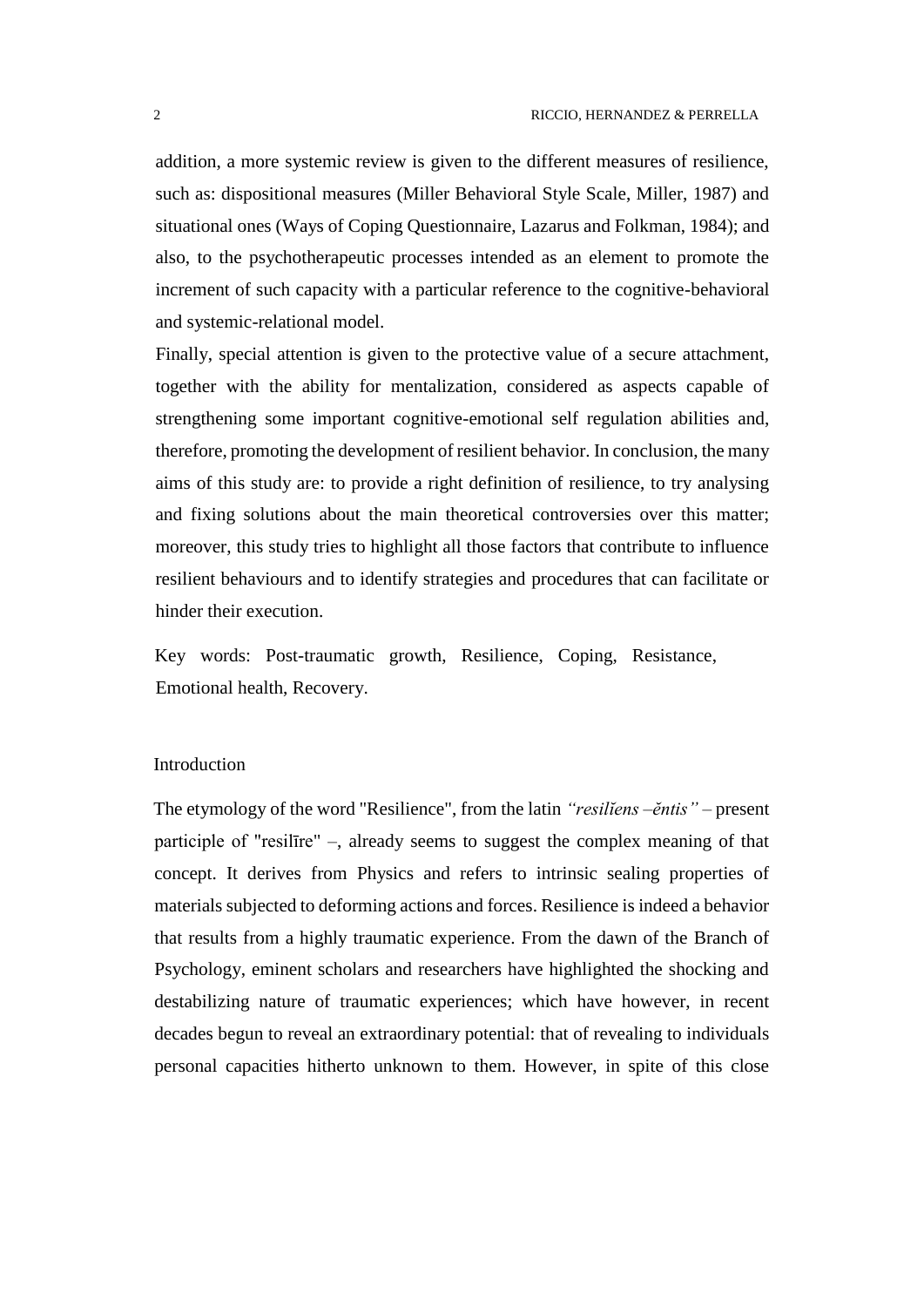connection between resilient behavior and a traumatic event, it would be arbitrary and reductive to focus solely and exclusively on it, thus neglecting other equally important variables. In this regard we could consider resilience as a complex relationship between multiple forces at stake: first of all, the subject and their peculiarities; the experience and its innovative and transformative capacity; and consequently the environment within which they occur. In this context, a wellknown quote from Epictetus, the Greek philosopher, is particularly appropriate and well-fitting: "Not the facts per se cause people to be disturbed, rather the judgments that men formulate upon the facts" (50-130 AD). These judgments as such seem to be at the base of what a person decides to do with what has been done to them. It is therefore within concept that resilience, understood as the dynamic and yet unconceived mechanism of the subject, finds its most correct expression.

### Theoretical contributions to the concept of resilience

The concept of resilience is rooted in the early eighteenth century when important scholars began to be concerned with "those overwhelming events" which affected the individual. Certainly one of the first to manifest a particular interest in such experiences was Sigmund Freud (1899). His studies, as well as Janet's (1889), Charcot's(1890) and Bleuler's (1911), were crucial in clarifying the concept of trauma. Pierre Janet (1889) in fact, defined trauma as something that is, by its very nature, not "reconcilable" in the psychic apparatus of the individual. This lack of ability to integrate the traumatic experience was believed to be the basis of psychic disorders in adult subjects. The psychologist Kohut (1971) argued that highly traumatic events leave a lesser impression on serious self-disturbances than would an environment determined by a constant dysfunctional relationship between self and object. Khan (1979), on the other hand, speaks of "cumulative trauma" to indicate the set of repetitive traumatic experiences accumulated throughout early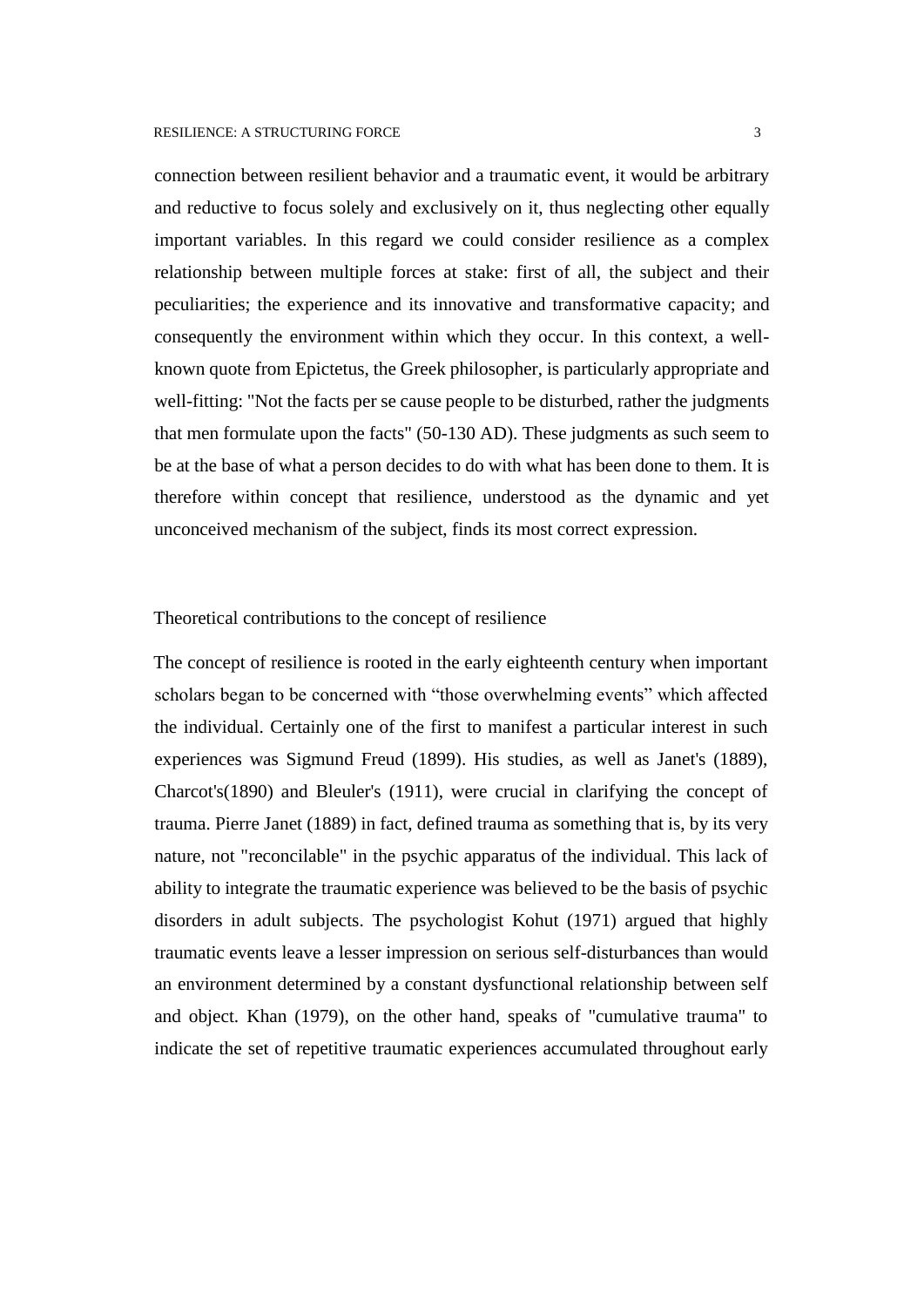development, which then constitutes the basis of psychic malfunctioning. Beyond such theoretical aspects, the debate is still open and inconclusive today. As for the main diagnostic systems, it should be noted that while DSM IV (2000) tends to focus more on the nature of the event than on the individual's personal processing, in a more recent publication of DSM 5 (2013), the focus of attention seems to shift more to the idiosyncratic ways in which the individual destroys and restructures the mental content. It is no coincidence that, within DSM 5, one are notes a reconceptualization of disorders related to traumatic events, such as a distinct nosographic category as compared to those of other events. This change hence places DSM 5 more in line with other diagnostic systems such as ICD-11 (Caviglia et al., 2007). This being said, in light of the complexity and the polysemic significance of the notion of resilience, many have been the theoretical contributions and much research has been done by numerous scholars in an attempt to answer important questions: Is resilient behavior a part of a genetic heritage? Is it a feature of each subject? Why, then, are some subjects able to cope with adversity while others are not? Hence, for many years now, psychology focused its attention on genetic and constitutional factors, considering resilience as a startingpoint rather than an acquisition. More recently, however, reflections on the possibility of considering this capacity as closely associated to the purely relational and interpersonal aspects of development has begun.

The contributions of Peter Fonagy (2005) and André Green (1996) have also proved interesting. In particular, Fonagy recognizes the limitations of "metacognitive monitoring" (Fonagy, Target & Del Corno, 2005) as the main derivative of traumatic experience at an early age. In other words, as a result of a particularly painful experience, the individual reacts by interrupting and inhibiting normal reflective flow, what the same author defines as the "reflective function of the self" (Caviglia, 2016); understood as "ability to see oneself and other people in terms of mental states and to think about one's own and others' behavior in terms of mental states, through a commonly defined reflection process "(Caviglia, 2016).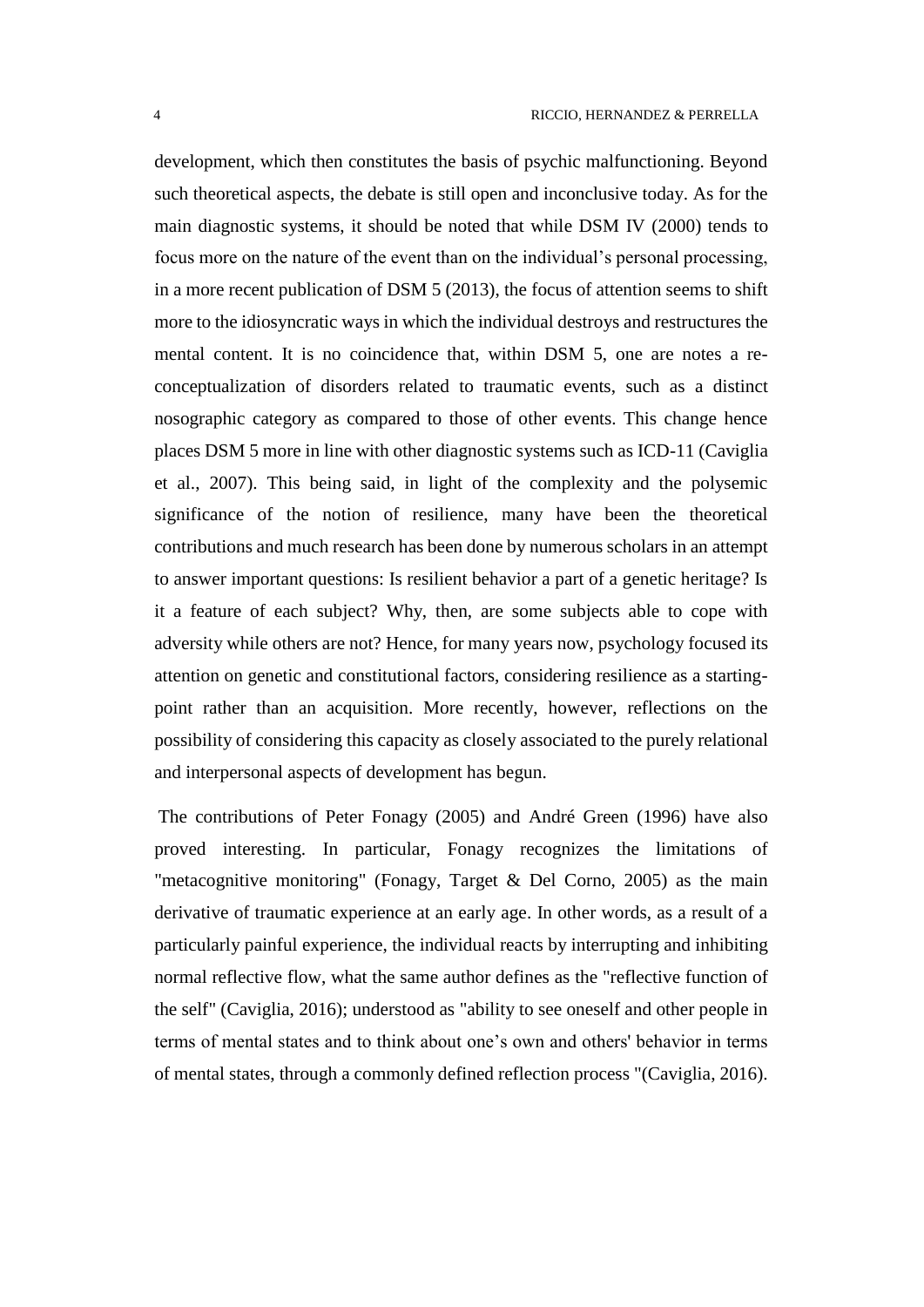Over time, the massive recourse to this defensive strategy causes a weakening of the mind's thought structures. This results in the fact that "it is no longer safe for the child to think about people's desires and motivations, if this also implies consideration of the parent's wishes to harm them, humiliate them, or use them (Caviglia, 2016). Andrè Green, on the other hand, recapturing the Lacanian concept of the "après coup" (Lacan, 1963), points out how the traumatic experience is endowed with an extraordinary potential to alter even the temporal structure of thought, allowing the traumatic act to survive forever.

Tedeschi and Calhoun (2004) use the notion of "rumination" to indicate intense cognitive activity in search of a meaning or meaning attributed to the traumatic experience. In this way, Cognitive restructuring incorporates the negative experience into new patterns of the self and of the world. Also interesting is the definition of resilience developed in recent years by Zautra, Hall, & Murray (2010), where two fundamental aspects emerge: *recovery*: the ability to quickly heal physically, psychologically and socially; and *sustainability*: in other words, the ability to carry out a series of actions directed towards the achievement of one's own objectives. Argentine psychoanalysts, Zukerfeld & Zonis Zukerfeld, on the other hand, (2011) resuming Green's line of theorizing, define resilience as "a subjective metamorphosis that follows the activation of universal potential" (Rozenfeld, 2014). It is precisely from this definition that one of the questions which still concern clinical research and practice today seems to derive: if such potential is universal, how is it then that some individuals experience a break down and others do not? Psychoanalysis seems to offer an answer:. Psychoanalytic reflection on the concept of resilience focuses on three other equally important notions: adversity, traumatic experience, and harm (Rozenfeld, 2014). As far as adversity is concerned, it overwhelms the individual, deteriorating their awareness of being able to face it logically. On the other hand In Freud's *Introduction to Psychoanalysis* (1915-1917), he defines the traumatic experience as "*an experience*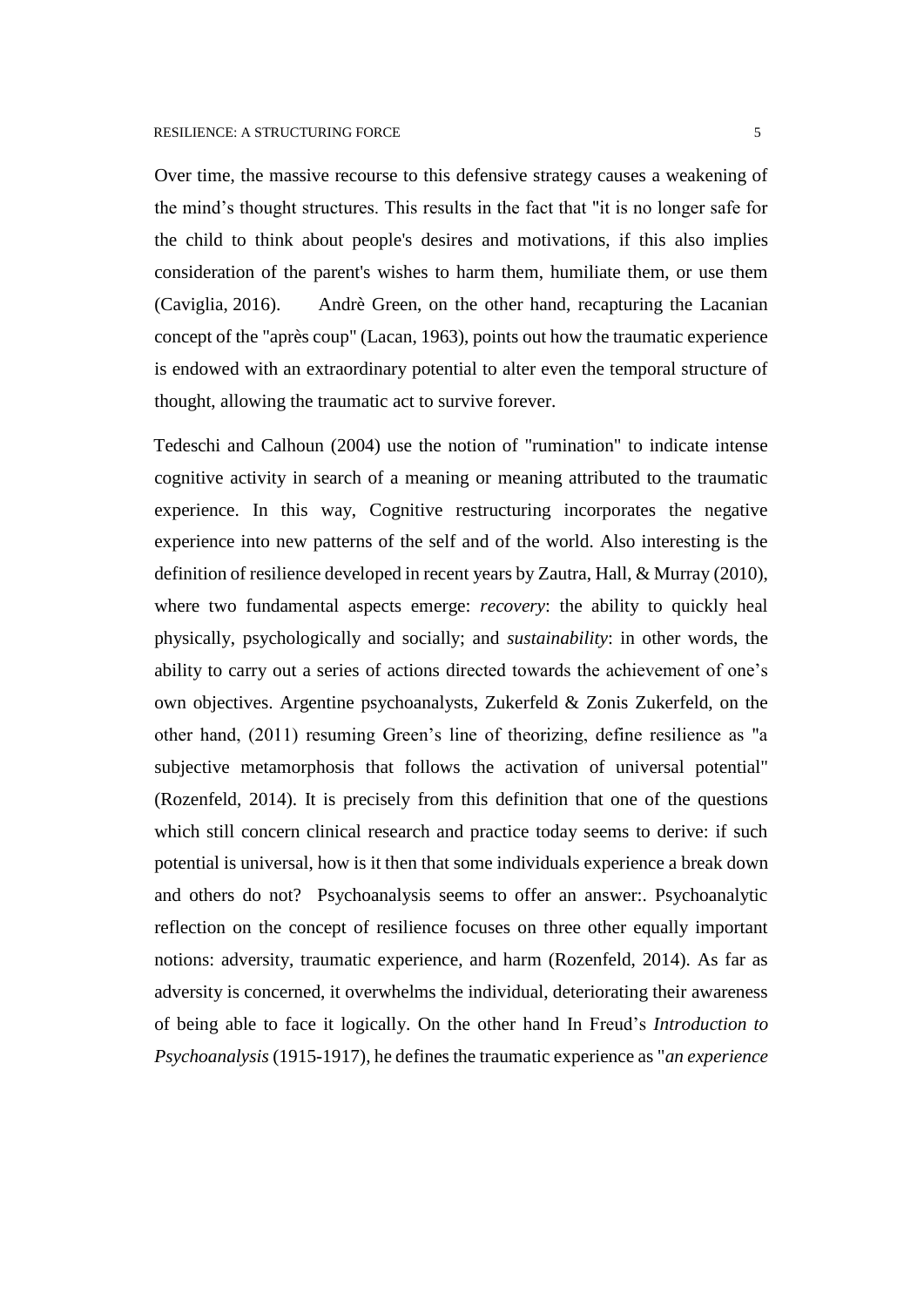*that in a short span of time brings to the life of the psyche an increase of stimuli, so strong that its usual mode of liquidation or elaboration fails , which is why the bringing about of permanent disturbances in the energy economy of the psyche* becomes inevitable"(p.437). The damage, however, qualifies as an imprint or trace, left by the trauma of the event in the psychic apparatus of the individual. An event that has a dual potential: not just to "instantly" shake the mind of the individual, but also to leave a sign upon it, giving it new shape and organization. Accordingly, it is necessary to point out that, following a traumatic experience, the mind is unable to return to its original state or to recover the lost equilibrium since the trauma, as such, qualitatively and quantitatively modifies the individual's psychic apparatus, generating subjective positions previously not present, including resilience.

Subjective responses: variants of the concept of resilience

It is possible to understand the multiple declinations of the concept of resilience as feasible responses carried out by the individual in the face of adversity. Such demonstrations or behaviors would represent, to use proper psychoanalytic language, a new psychic configuration; the result of a harsh struggle between *Eros* and *Thanatos*. In light of these premises, as suggested by psychoanalyst Rozenfeld, in his work "*Resilience: A Subjective Position in the Face of Adversity*", it is possible to distinguish between the various resilient modes of conduct: "a subjective claim; a subjective restorative position; a creative subjective position; a subjective position whose predominant characteristic is humor "(Rozenfeld, 2014). As far as the first of these positions is concerned, Ana Rozenfeld (2014) claims that the primary objective of such a mental configuration is to "convert the damage suffered and the experience of strong impotence, into legitimate defense" (Rozenfeld, 2014). Often, conduct of this type can be the source of significant social phenomena, real "social awakening" (Rozenfeld, 2014) aimed at achieving greater social and economic humanization.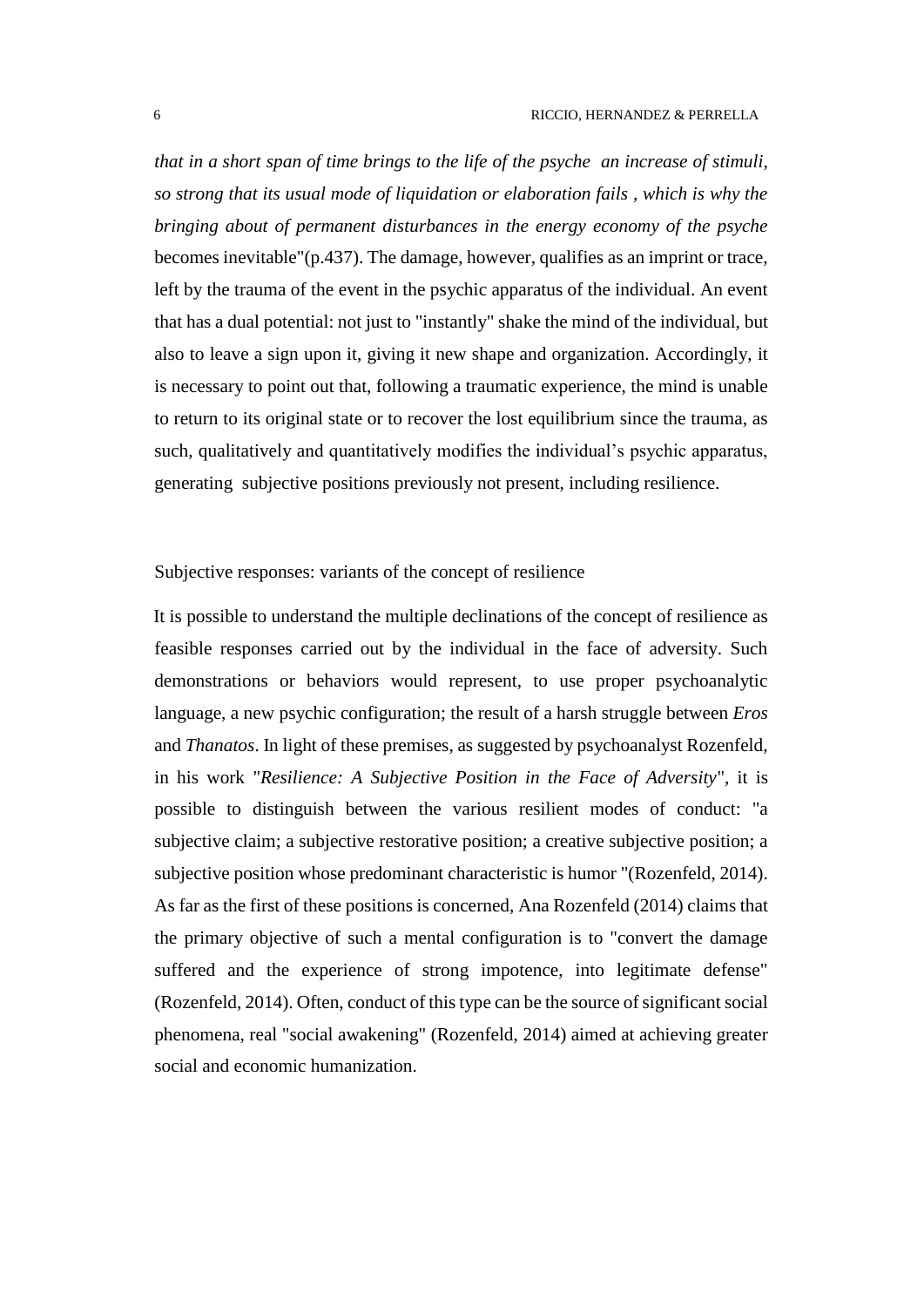The restorative position is another variant of the resilient modes of conduct, in which the primary goal is to "repair the injury suffered" (Rozenfeld, 2014). It is clear that this concept refers to the notion of the Kleinian matrix, in which the repartion is just like a complex and dialectical process by which the individual, by using real or fictitious activity, succeeds in remedying the traumatic action suffered. The creative position, on the other hand, is shaped as a mental and behavioral mode, characterized by multiple and continuous attempts by the individual to metabolize the traumatic event by means of symbolization, creative acts. More precisely, one is dealing with a subjective strategy aimed at elaborating the traumatic experience sustained; an attempt to sublimate and represent what is, by its nature, "irreproducible" (Rozenfeld, 2014).

Humor is, ultimately, a further subjective production through which the individual tries to overcome suffering, and to shelter themselves from the inevitable traumatic nature of existence. This is a well-known mental configuration of Sigmund Freud's (1899), who in his famous work "*Jokes and Their Relationship to the Unconscious*" (1905), observes how humor is at the service of the principle of pleasure, preserving the ego from pain and making it almost invulnerable. From what has just been said, it is quite apparent that resilience can be understood as a set of simple and complex psychic mechanisms necessary for allowing the individual to lead an existence as free as possible from suffering. Such conflicts and obstacles are precisely the essence of existence, and they can enrich it, precisely by what we call resilience and which is nothing other than Eros's dominion over Thanatos.

# Scientific evidence

Clinical research and practice in the last decades have provided important contributions to the study of resilient modes of conduct and mechanisms. These behaviors were analyzed in relation to traumatic events of different natures,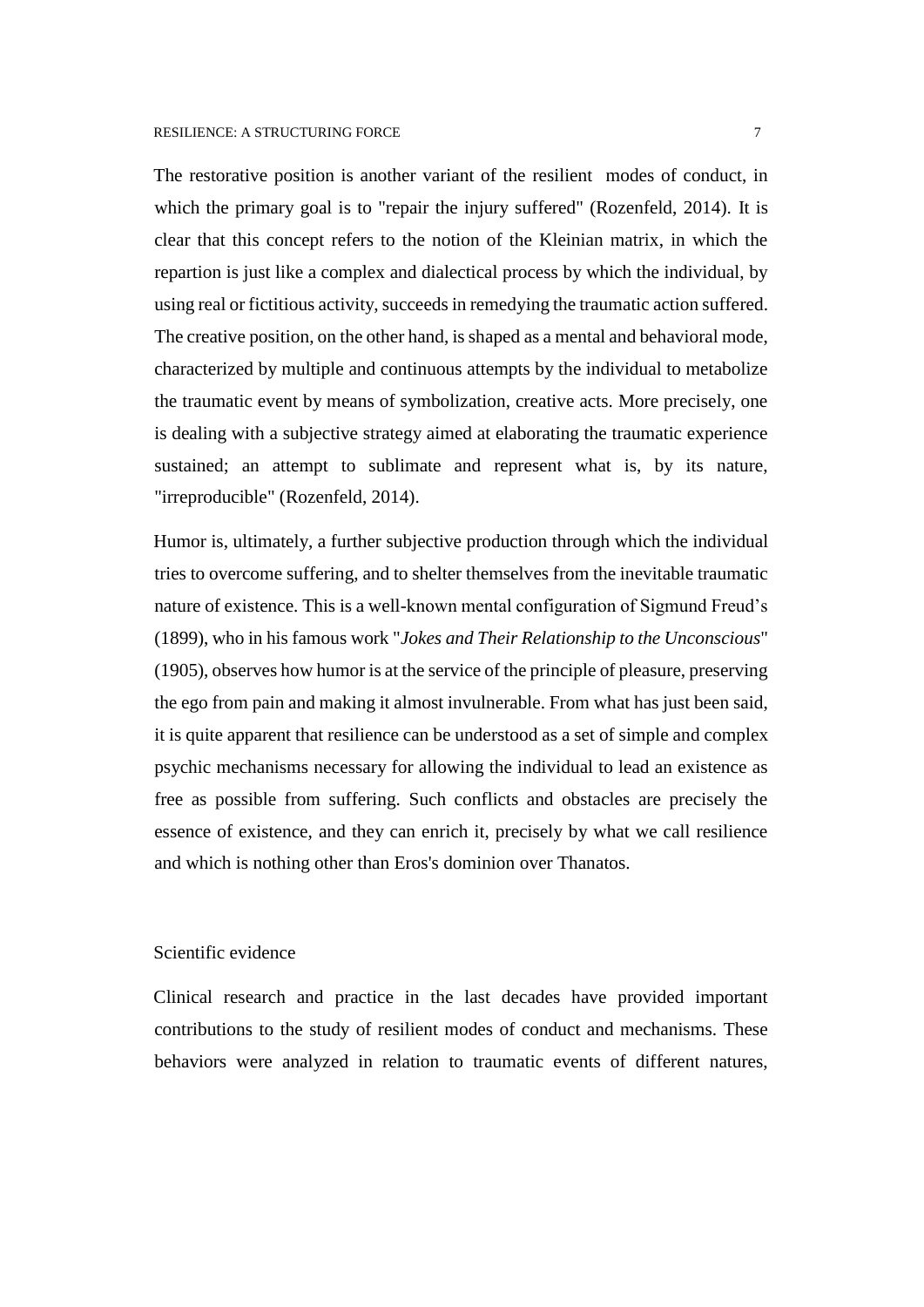including, for example, the loss of a parent during childhood or adolescence. Much of the international scientific literature agrees in considering this event as an experience with a strong traumatic potential. Although many children have adaptable responsive and resilient strategies, there is no doubt that the traumatic experiences in childhood can lead the psychic apparatus of the individual (emotionally, cognitive, behavioral) to assume a psychopathological form. In particular, retrospective studies have shown that the loss of a parent during childhood can then constitute the basis for a borderline personality structure (Caviglia et al., 2007) ; where dissociation is an adaptive effort to regulate and neutralize overwhelming emotional states that make the individual weak and vulnerable. In addition, the loss of a significant caregiver is strongly implicated in generating symptoms and modes of conduct akin to depression. (Perrella, Semerari & Caviglia, 2013). Despite this data, which is certainly interesting, it is worth highlighting how empirical research has focused little on the specific evolutionary phases in which the traumatic event occurs, ignoring the different and specific consequences, whether resilient or symptomatic.

However, there are two recent studies: "*The Loss of a Parent in Childhood: An Empirical Study on Preadolescent Sample*" (Cimino, Sinesi & Monniello, 2012) and "*Early Parental Loss and Psychological Functioning. A Longitudinal Study in a Sample of Subjects from 11 to 16 Years of Age*" (Cimino et al., 2013). The first is a longitudinal study aimed at investigating the loss of a significant caregiver during infancy and adolescence. This study was conducted on a sample of 117 subjects, all ageing between 12 and 13, 38 of whom suffered the loss of a parent in the first three years of life; 39 who had experienced such loss between the ages of three and ten; and finally 40 subjects who had not suffered any loss of parental figures. In order to investigate the effects associated with the trauma of this event, personalreport questionnaires were given to the children: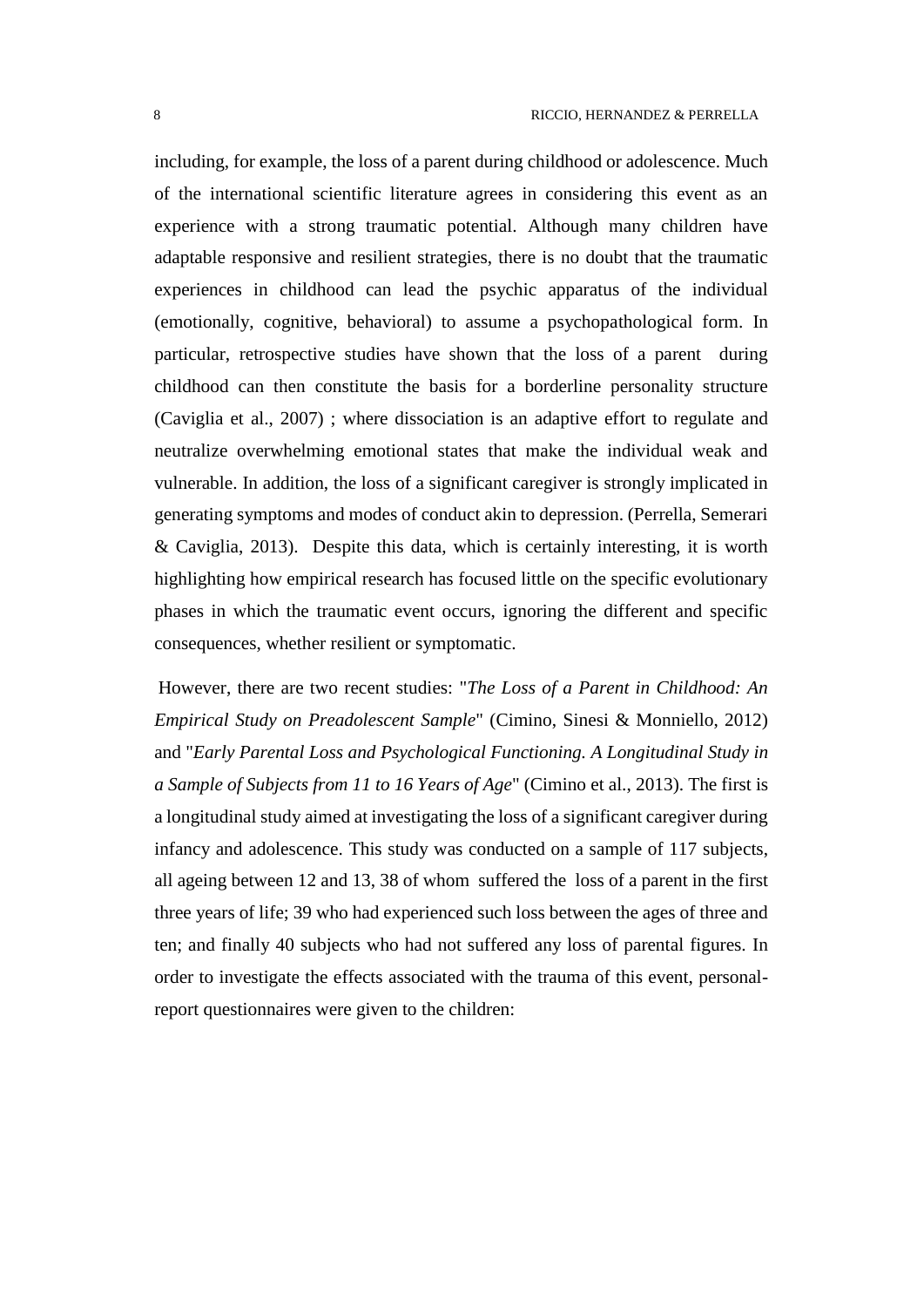1. Symptom Checklist-90-R (Derogatis, 2010): an instrument designed to evaluate a broad spectrum of symptomatic behaviors, both internalizing (depression, anxiety, somatization) and externalizing (impulsivity, aggression, hostility) . The revised edition of the instrument has improved the psychometric properties of some items, especially those dealing with the dimensions of "*Anxiety" and "Obsessive-Compulsiveness*"(Derogatis & Unger, 2010). Conceived as a 90-item questionnaire, this instrument allows for the evaluation of 9 major symptomatic dimensions: Somatization (SOM), Obsessive Compulsiveness (OC), Interpersonal Hypersensivity (IS), Depression (DEP), Anxiety (ANX), Hostility HOS), Phobic Anxiety (PHOB), Paranoid Idea (PAR), Psycoticism (PSY) (Derogatis & Unger,2010). Additionally, the tool also allows one to evaluate sleep and appetite disorder by introducing seven additional items in the revised edition. Finally, they complete the 3 global index rating: Global Severity Index (GSI); Positive Symptom Total (PST); Positive Symptom Distress Index (PSDI):

2. Eating Attitude Test-40 (Garner & Garfinkel, 1979): This is a personal-report tool that is particularly effective for screening populations at high risk for developing a eating disorder (Garner et al., 1982) . This instrument consists of 26 items designed to investigate different dimensions such as: fear of fatigue, obsessive attention to food, presence of compensatory behaviors to inhibit weight gain, etc.. In addition to these items, the EAT envisages 5 behavioral questions that "investigate on a general level, the state of concern of the subject in relation to physical appearance, body (image) and weight" (Caviglia et al., 2007). The threshold or cut-off score is set at 20 points. This critical score, however, should be related to the Body Mass Index (BMI). In order to be able to diagnose eating disorders, the latter should be at least 18.

3. Adolescent Dissociative Experiences Scale (Armstrong et al., 1997): This is a self-administered questionnaire addressed to adolescents with dissociative symptoms. It is made up of 30 descriptive questions of different psychopathological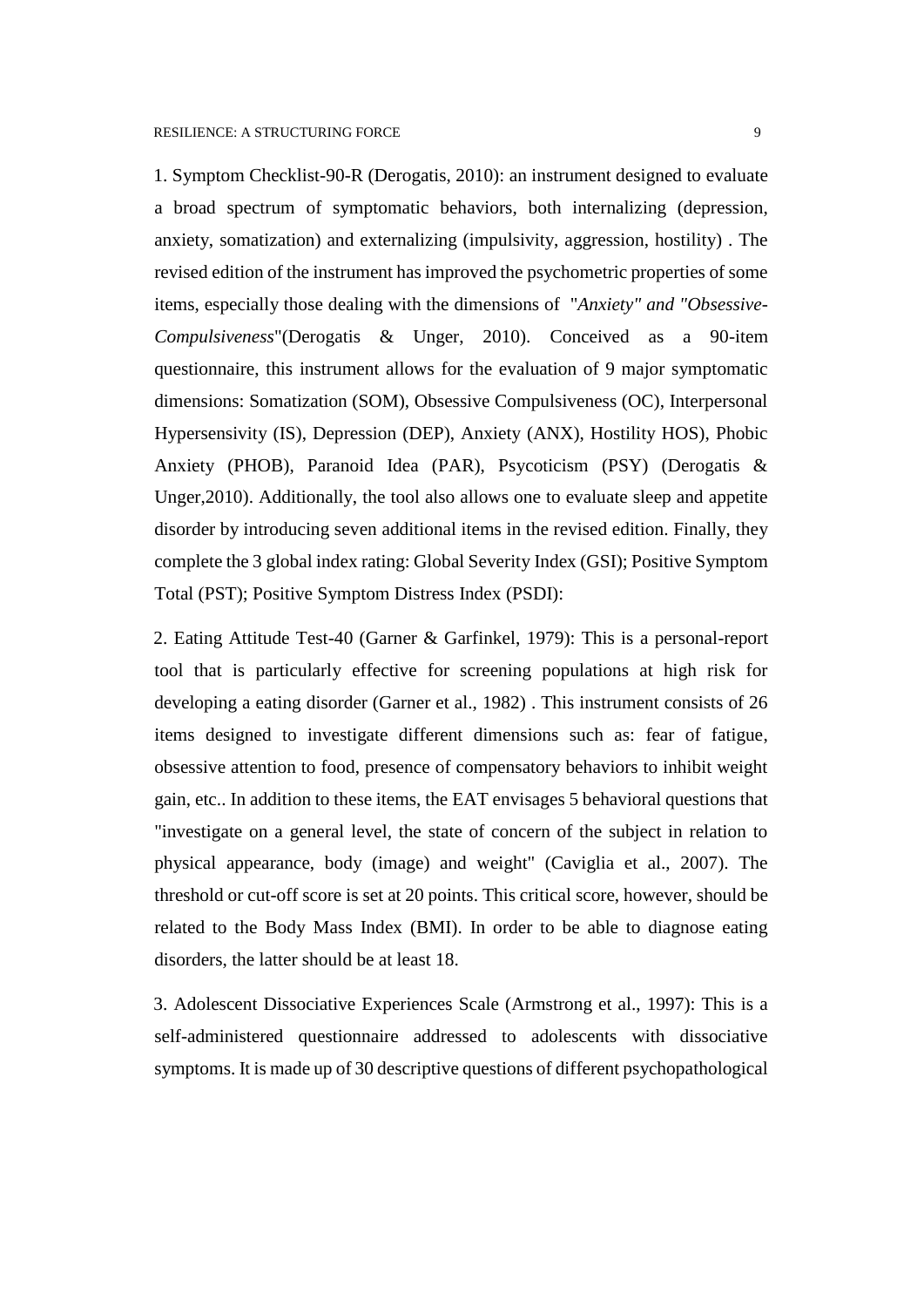aspects. It consists of 30 descriptive questions of various psychopathological aspects, such as memory dysfunctions, passive influence, absorption and disturbances of identity (Muris, Merckelbach, & Peeters, 2003). For each of these items, the subject should obtain a score ranging from 0 to 10 depending on the degree of descriptiveness of these statements with respect to the patient's symptomatic condition. In addition, in order to facilitate the evaluation process 30 items were added and were grouped into four different areas: Dissociative Amnesia; Imaginative Absorption and Involvement; Depersonalization and Derealization; and Passive Influence. The overall score is generated by averaging the scores for each item (Muris, Merckelbach, & Peeters, 2003). Following the administering of the tools just examined, variance analyzes were performed that showed a statistically significant difference between scores on the SCL-90R, EAT-40 and A-DES questionnaires.

Regarding the SCL-90 R in particular, statistically significant differences have emerged "compared to the Global Severity Index ( $F = 167.77$ ; p <.01) at the Positive Symptom Distress Index ( $F = 24.66$ ;  $p < 01$ ) and Positive Symptom Total  $(F = 16.40; p < 0.01)$  and in relation to the Somatization subscale  $(F = 77.85; p < 0.01)$ , Compulsive Obsession (F = 22.33; p <. 01), Interpersonal Sensitivity (F = 68.37; p  $\lt$ .01), Depression (F = 290.20; p $\lt$ .01), Fobia Anxiety (F = 86.81; p $\lt$ .01), Paranoid Idea F =67.87; p <.01) and Psychoticism (F = 100.63; p <.01) "(Cimino et al., 2012). From Post-hoc comparisons, statistically significant differences among those who had suffered a parental loss during childhood or adolescence, and the sample consisting of subjects who had not suffered such a traumatic event also emerged. In addition, this perhaps being a particularly interesting result, there was a further statistically significant difference between those who had suffered such loss in early childhood (in the first three years of life) and those who had suffered it during the second childhood between three and ten years). In contrast, EAT-40 revealed statistically significant differences both in the global score ( $F = 112.99$ ; p  $\langle 0.01 \rangle$  and in the Fasting subtype (F = 90.12; p  $\langle 0.01 \rangle$ , Bulimia and Concern for food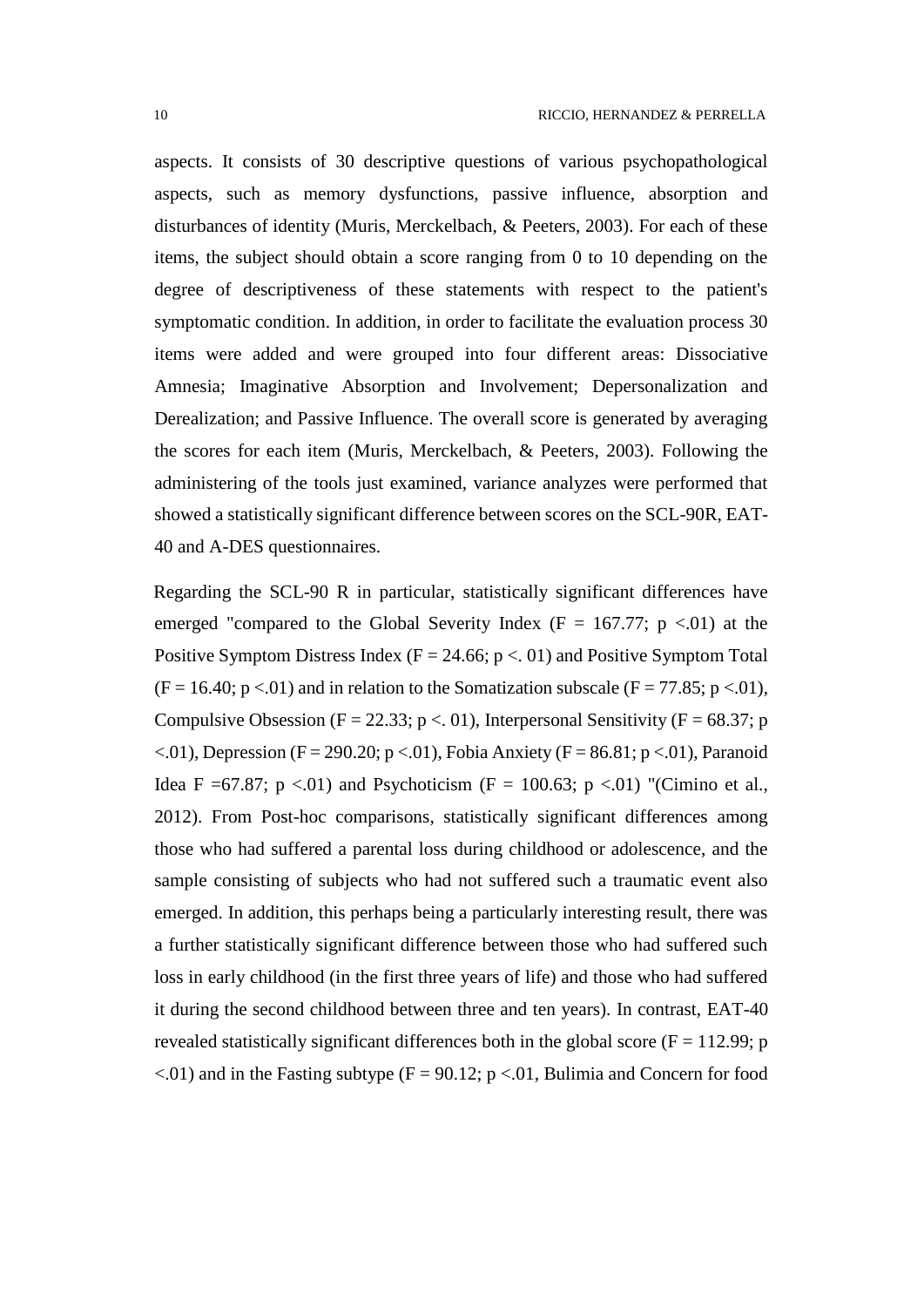$(F = 46,08; p < 01)$  and Oral Control  $(F = 79,32; p < 01)$  22 (Cimino, Sinesi & Monniello, 2012). Here too, statistically significant differences emerged between those who had suffered such loss in the first three years of life and those who had experienced such loss between 3 and 10 years. Finally, as far as A-DES was concerned, a statistically significant difference between the samples was found both in the global score ( $F = 4263.14$ ;  $p < 01$ ) and in the Dissociative Amnesia Factors  $(F = 1956.39; p < .01)$ , Passive Influence  $(F = 740.32; p < .01)$  and Depersonalisation and Derealisation (F = 2183,80; p <.01) (Cimino, Sinesi & Monniello, 2012). In light of what has just been said, it is evident that early and timely intervention is needed in subjects affected by such a traumatic event. The aim is to encourage the elaboration of what has happened and to develop the ability to face the insecurities and conflicts proper to adolescence; a stage in which pretraumatic experiences tend to re-awaken, increasing the already existing vulnerability of the individual. On the other hand, the focus of the second study, as mentioned earlier, is to highlight and evaluate the significant differences that accompany the passage from pre-adolescence to adolescence in those subjects who have experienced the loss of a parental figure in the earliest stages of childhood. Thus the same tests of evaluation were administered as in the previous study. After which, by analyzing the recurring variants, important conclusions were drawn. With the administration of the Symptom Checklist a reduction in symptomatic clusters in the passage from pre-adolescence to full adolescence was noticed. "This most probably confirms the fact that a sense of confusion comes with the changes that occur during puberty, during which time the adolescent must face a number of mechanisms to process loss, so as to bring about what Blos (1967) intends by a second process of individualization" As far as the Eating Attitude Test is concerned, here too the results indicate a noticeable reduction in dysfunctional eating behavior during the passage into full adolescence. These results confirm therefore the centrality of "maternal nurturing" for the development of a healthy and balanced body-image. "If in fact during the earliest stages of its life, a child has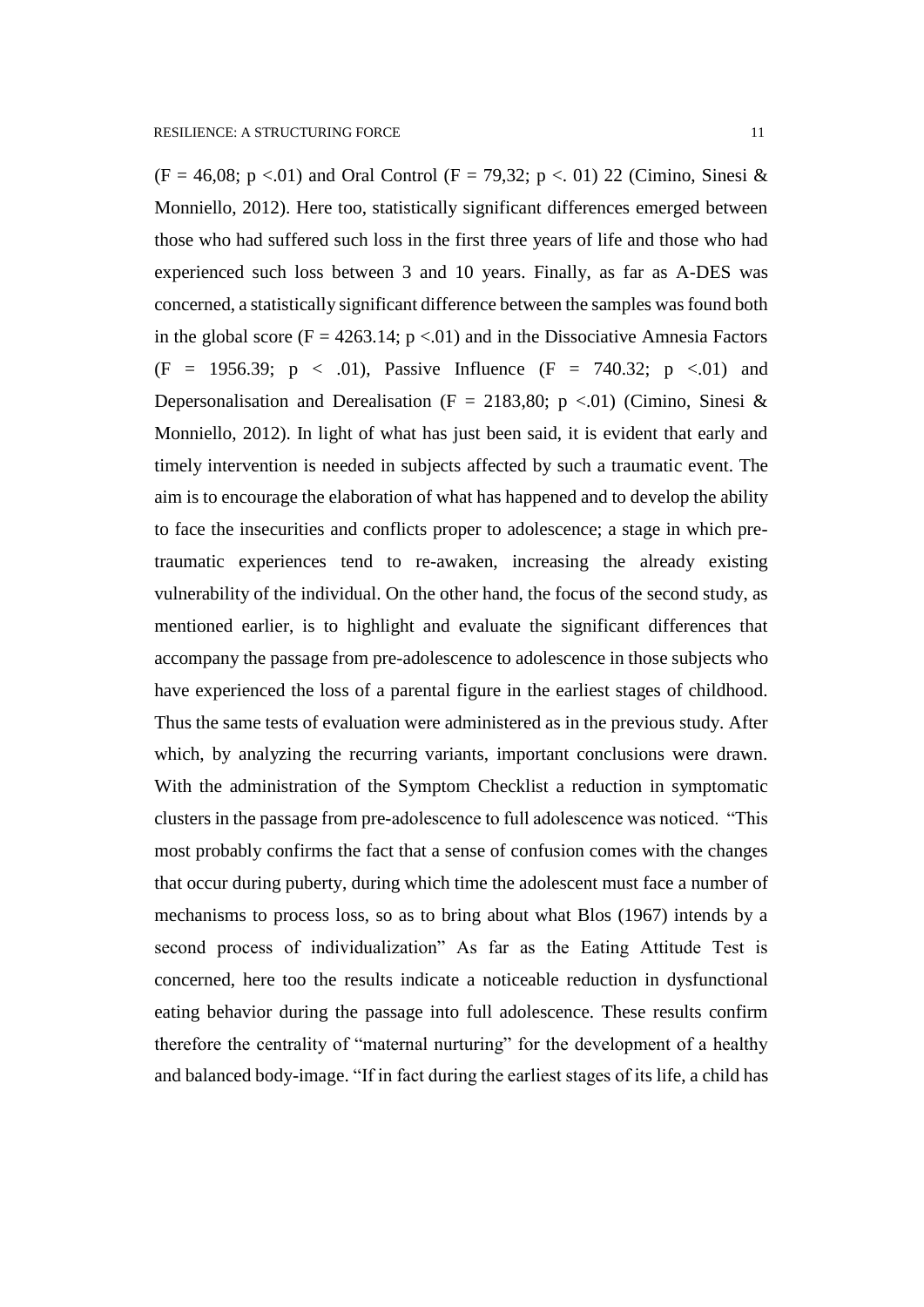not had the possibility to establish its own personal identity by virtue of a maternal image, the child will have great difficulties in facing separation from its parents." (Cimino et al., 2013). The formulation of this concept has been amply identified from the results of such studies that have underlined how those (children) who have sustained the loss of a parental figure in their first few years of life, get higher scores on their first testing (during puberty) with regards to dysfunctional eating behavior. Finally, with regards to experiences of dissociative disorder, a significant decrease of these episodes is noticed between puberty and adolescence; especially in dissociative behavior which, diminishes significantly in all the groups, notwithstanding the continued high scores in those candidates who have sustained the loss of a parental figure within the first three years of their life. One last interesting result is the absence significant differences between the loss of a father or that of a mother in the emotional-adaptive development of the child, with exception to the "*Phobic Anxiety*" dimension: "Those candidates who have lost a paternal figure seem to achieve higher levels in this sub-parameters of the SCL-90- R testing scale. (Cimino et al.,2013).

### Measure resilience

Over the past decade, the concept of resilience has taken on an increasingly stronger multi-faceted connotation. More and more researchers and theorists, opposing the notion of "ego -resilience", have highlighted how the relational dimension represents a real moderation factor with respect to the individual's ability to process the experienced traumatic experience. If resilience is therefore a relational matrix superstructure, the underlying structure is a series of mechanisms of the same relational origin that somehow affect such resilient behavior. Within such mechanisms, coping strategies can be recognized. Although an important difference has been noted by several studies that have highlighted the unconscious nature of coping mechanisms as opposed to the conscious nature of resilient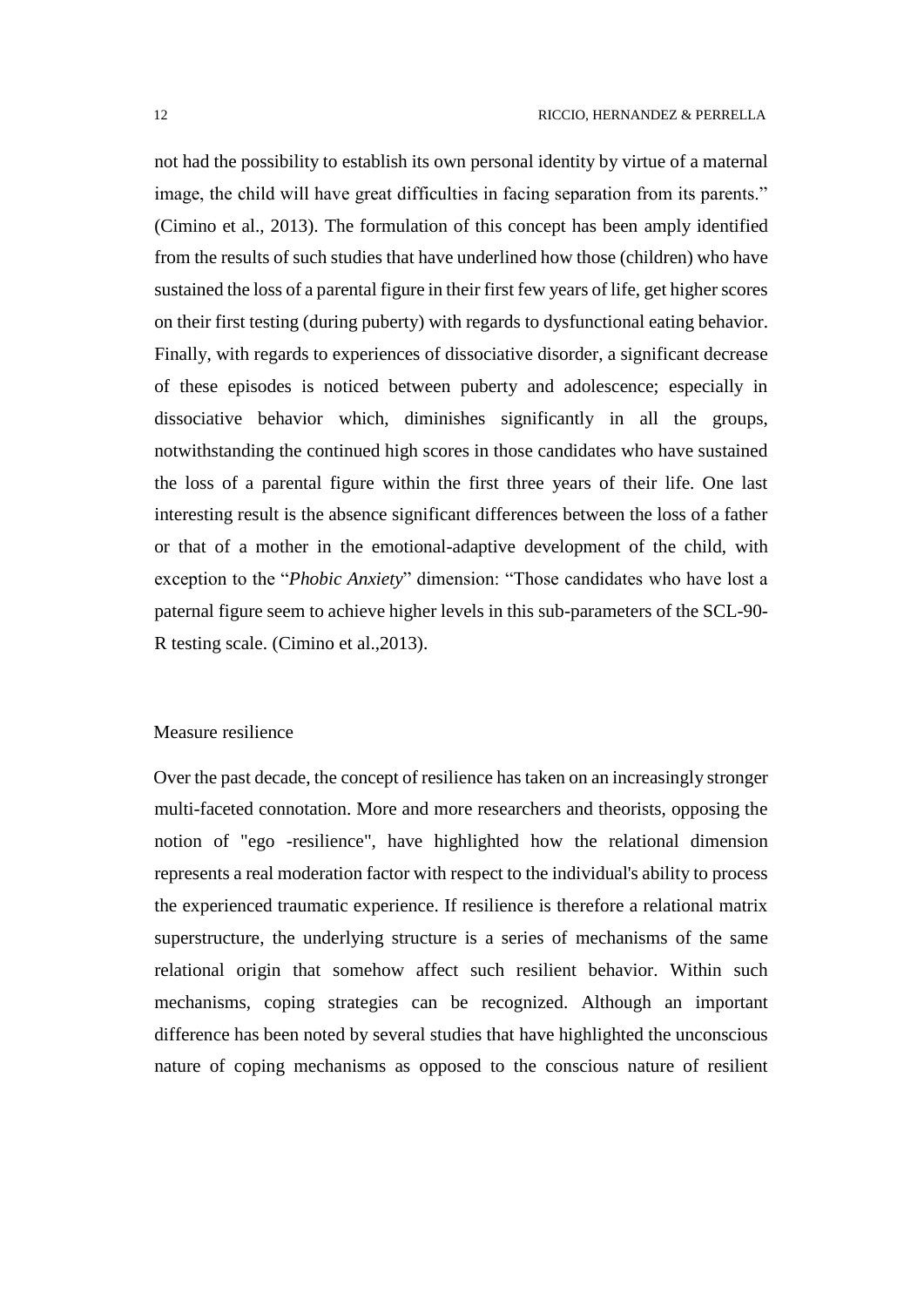conduct, many scholars agree instead in considering that efficient coping mechanisms and resilient conduct constitute a particularly effective clinical association (Cicognani & Zani, 1999). Over the last decade, many attempts have been made to identify tools that would allow scientific, and therefore reliable, measurement of the coping concept. First of all, a first distinction must be made between dispositional and situational measures of coping strategies. The former measure is aimed at attempting to investigate these coping mechanisms as an individual's tendency to use a particular type of strategy in a highly stressful situation. While the latter goes towards investigating such strategies' natures as strongly variable, depending on the context and situation. Among these dispositional measures we include the Miller Behavioral Style Scale, a tool of measurement designed by Miller (1987), which has distinguished two styles of attitude usually opted upon by individuals in situations of anxiety or stress. The first, called "monitoring", and therefore concerning vigilance, the second of "blunting" and therefore of avoidance. In this regard, the tool conceived involves calls for the use of 4 hypothetical situations: two related to physical threats, and two others related to psychological threats. At the end of the scoring procedure, it is hence possible to get two scores relative to the individual's tendency to observe or to avoid.

Although this instrument provides an important contribution towards distinguishing the various resilient strategies of the various resilient strategies, according to some scholars one of its major conceptual defects is that it deals only with situations which induce high levels of anxiety and not other more traumatic situations, such as those concerning a loss or conflict.

Strongly in line with the study of resilience is the concept of "adaptability" or "*adaptiveness*" coined by Kohn (2003), meaning the ability to control the traumatic situation. This adaptive style, according to the author, has three features: judgment, determination, and self-control.The so-called situational measures are located on a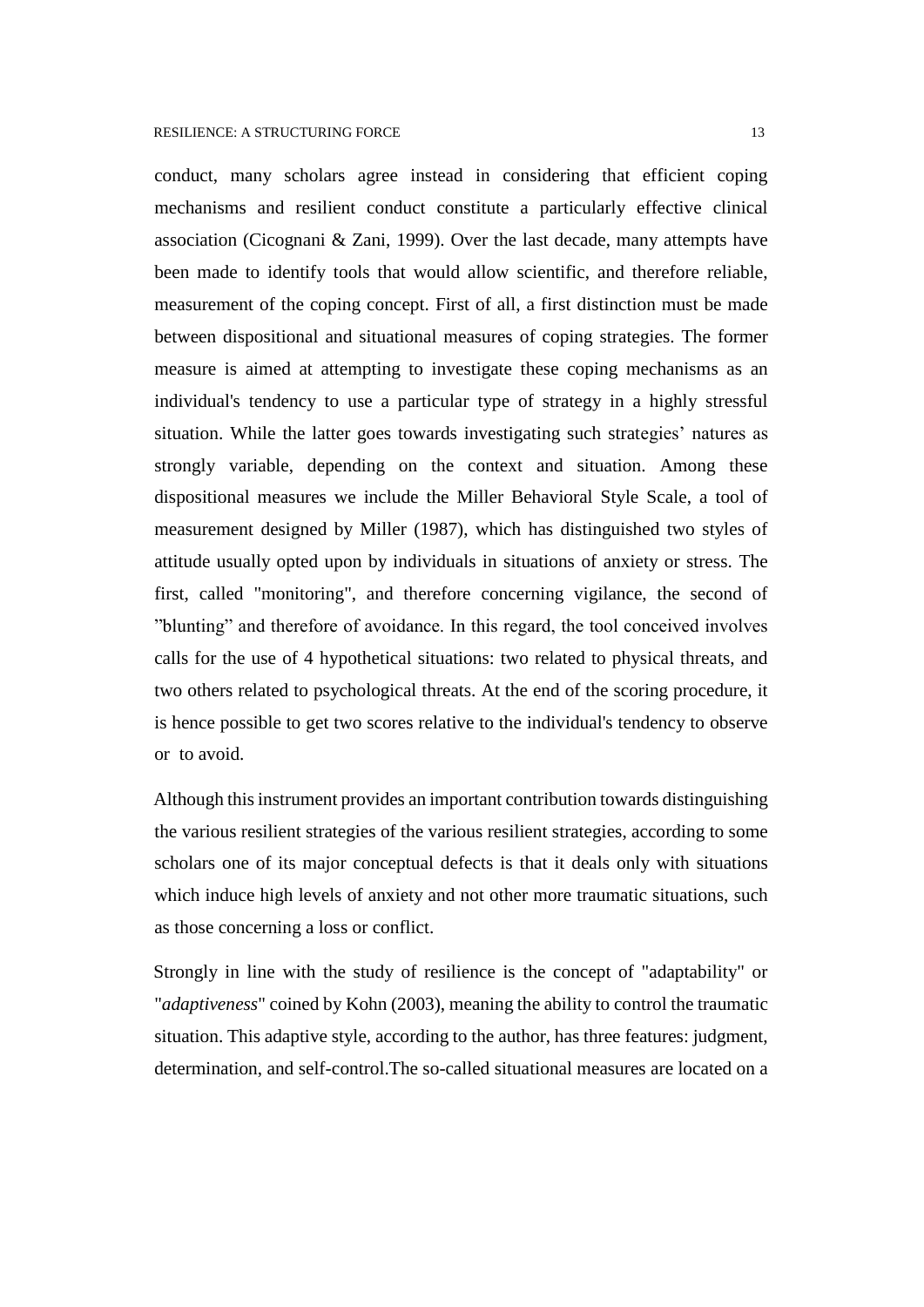quite different theoretical thread, , These measures indicate that the ability to solve a traumatic situation is both highly situational and contextual. Pioneering in this field, was the work of Lazarus & Folkman (1984) which led to the design of a widely used coping scale: The Ways of Coping Checklist (1984) later revised in The Ways of Coping Questionnaire (1984). With regards to the first (WCC), this is a questionnaire consisting of a set of scales that respectively measure two different aspects of coping strategies: emotion-focused coping and problemfocused coping. The first refers to a coping style designed to undergo substantial emotional remodeling and adjustment; the latter refers to a coping style as the ability to elaborate a precise resolution strategy in the presence of a problematic or unusual situation for the individual. This instrument was then subjected to an important review, resulting from the need to represent the coping process in a richer and more exhaustive way. Hence the decision to develop a new instrument, the Ways of Coping Questionnaire (WCQ) (Folkman & Lazarus, 1984). It is a tool consisting of 50 items, identifying 8 different factors:

- Confrontative Coping: The ability to develop a strategy to actively change the problem situation;

- Distancing: Attempts aimed at minimizing the importance of the destabilizing traumatic experience;

- Self Controling: The ability to maintain control of one's actions and emotions;

- Seeking Social Support: Behavioral Strategies which aimed at searching for support from Society;

- Accepting Responsability: Recognition of one's personal responsibilities and potential;

- Escape Avoidance: Problem avoidance strategy;

- Planful Problem Solving: An Analytical Approach to Resolving the problem.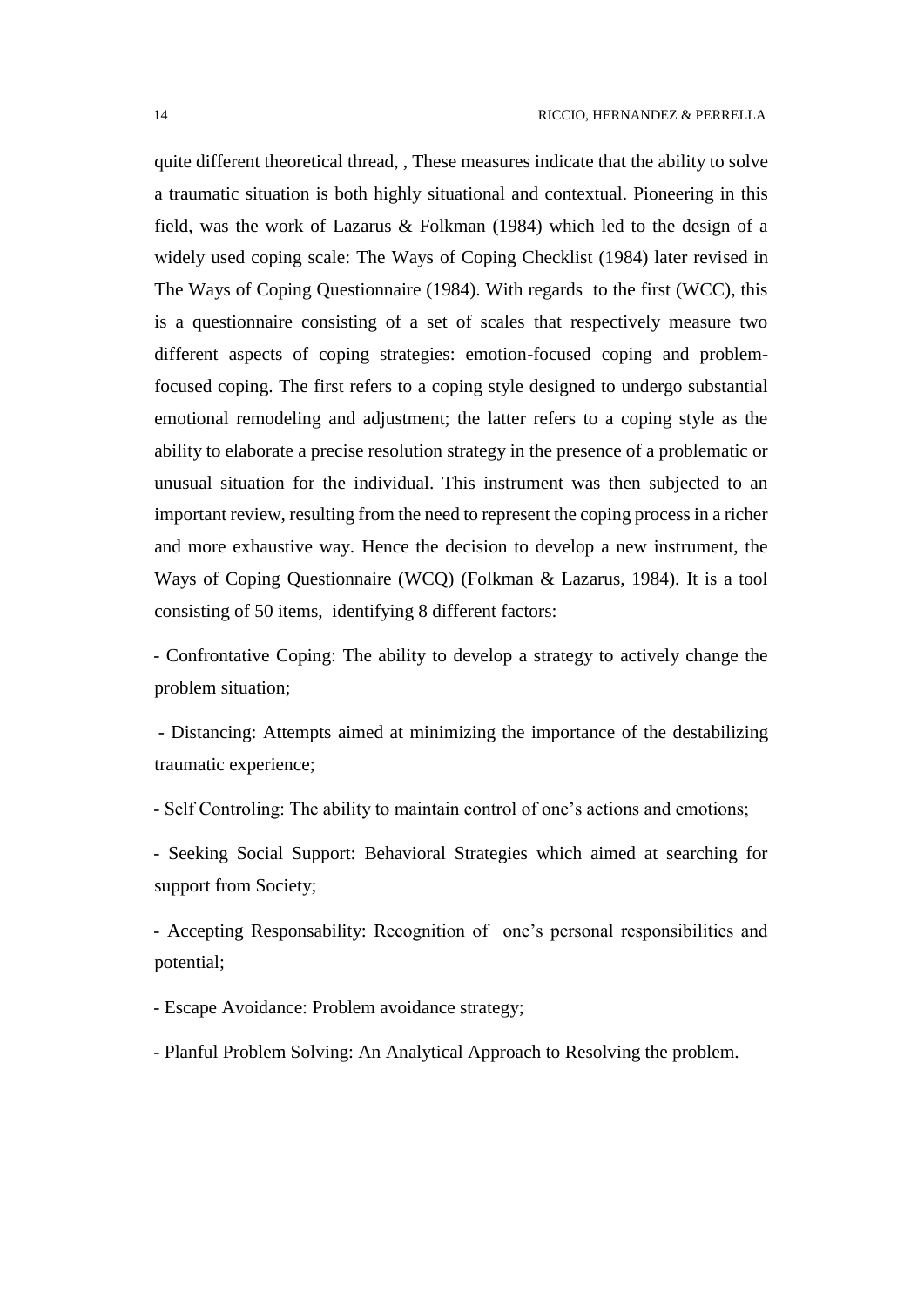- Positive Reappraisal: Positive behavior aimed at overcoming the traumatic situation ("Psychiatry on-line", n.d.)

From a psychometric point of view, notwithstanding the important theoretical contribution provided by these authors, it must be noted that such instruments may present all the usual limitations associated with personal o *self-report* assessment forms of evaluation. Either way, albeit the strong link between coping strategies and resilient behavior, these studies have opened the way to bringing to light the importance of considering resilience as a result of a complex process mitigated by numerous variables.

Fostering post-traumatic growth: how can it be done?

By virtue of what has been said so far, we can therefore define post-traumatic growth as a *propulsion thrust* aimed at restoring the psyche's balance of energy. This propulsive thrust is in turn strengthened by many protective factors. A key contribution in this direction has been provided by Prati G.'s study "Factors Promoting Post-traumatic Growth: A Meta-analysis" (2007), whose aim was to investigate the role of some of the specific factors, such as: optimism and spirituality, social support, and active coping strategies.

The paper deals with a specific theoretical model, the Schaefer & Moos (1998) Life Crisis Model, as it is particularly careful at identifying possible environmental and individual resources that can favor a positive reformulation of the event. Among the personal factors, these include demographic characteristics and personal resources, such as self-efficacy, optimism and self-confidence. The environmental system, on the other hand, takes into consideration the person's relationships, family social support, friends and colleagues, and their financial aspects. It should also be remembered how the researchers have made a distinction between two channels regarding coping: "*approach and avoidance"* (Prati, 2007). Active (or *approach*) coping takes place in the attempts to logically analyze the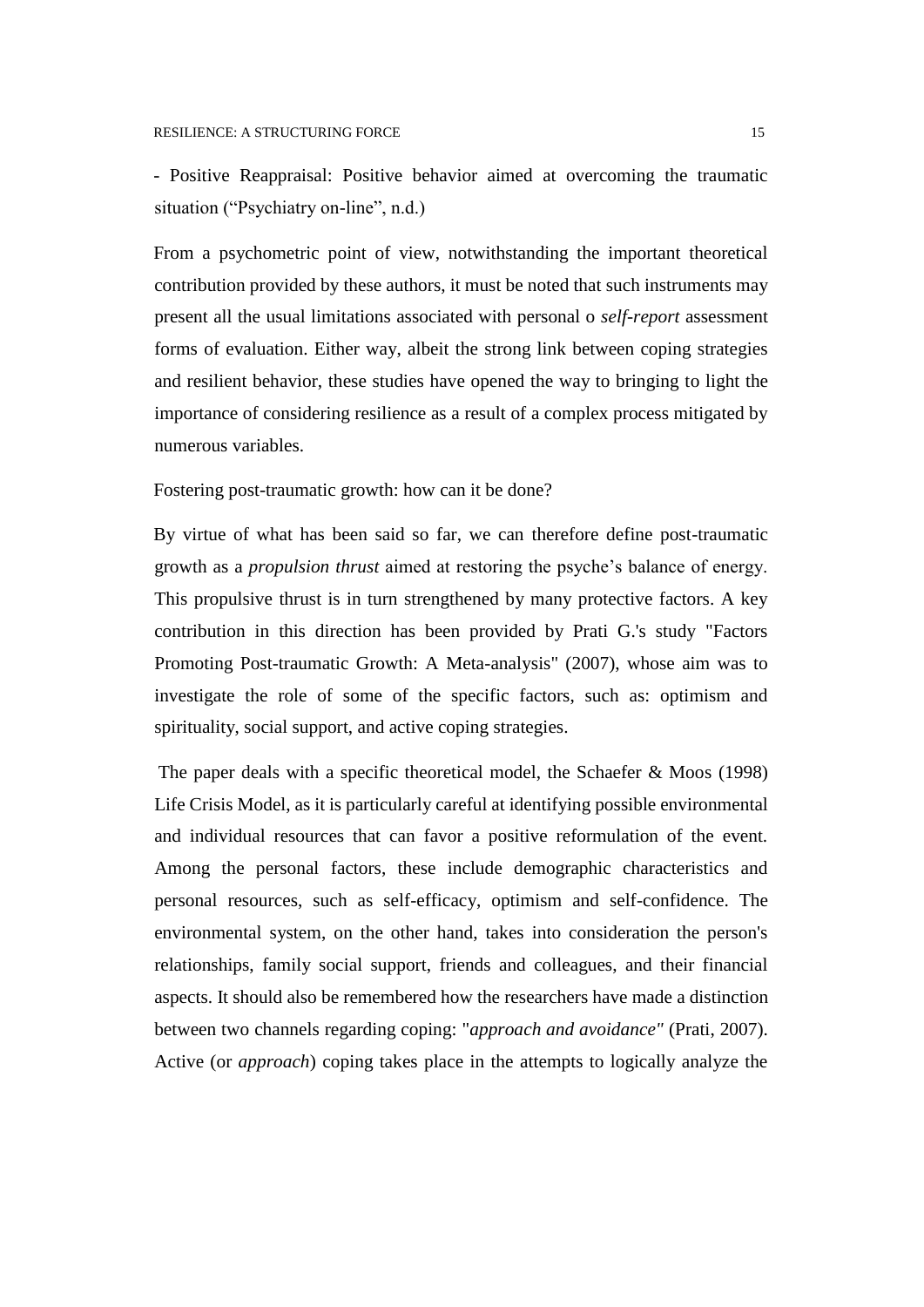problem, seek information, support, and advice, in order to find a sense of what is happening. The structure of *Avoidance* coping, however, is devised and geared towards attempting to minimize the problem, seek alternative satisfaction, and sometimes deny the incident (altogether). Hence, returning to the meta-analysis work herein analyzed, the collection of relevant studies was brought about by examining five databases, such as MEDLINE, PsycINFO, PILOTS, ISI and ERIC, within the time reference January 1990 – September 2006. "As concerning the criteria adopted for inclusion of studies, the research that was selected was that which included: a) a measurement of growth following exposure to traumatic events; b) an estimate of the relationship between this measure and the following variables: religiousness, optimism, social support, active coping, spiritual coping, all oriented towards seeking social support, acceptance and positive re-formulation of the event"(Prati, 2007, p 16). The calculation procedures applied in this metaanalysis entailed the use of the coefficient *r* as an indicator of the extent scope of the effect, the analysis of the outlier and the calculation of the *Q* statistic for the analysis of the variability of cumulative effects. The following moderating variables were also considered for analysis: "average age of participants, percentage of women in the sample group, time elapsed since the event, research design, tool used to measure growth" (Prati, 2007) Hence, the results of this metaanalysis are certainly crucial, since "the variability of the scope of the effect is significant for all the factors considered" (Prati, 2007). First of all, the relationship between religiosity and post-traumatic growth proved to be stronger in women and elderly people than in men. The effect of social support also proved to be significant toward positive growth. This is most likely a result of two reasons: On the one hand, social support involves a better evaluation of the event; on the other hand, it offers the individual the opportunity to open up to others through integration and thus placing the previous traumatic experience within their own existential equilibrium. Finally, as to the analysis moderating factors, in particular for the " type of trauma " variable, it has been shown that these factors, (in particular the aforementioned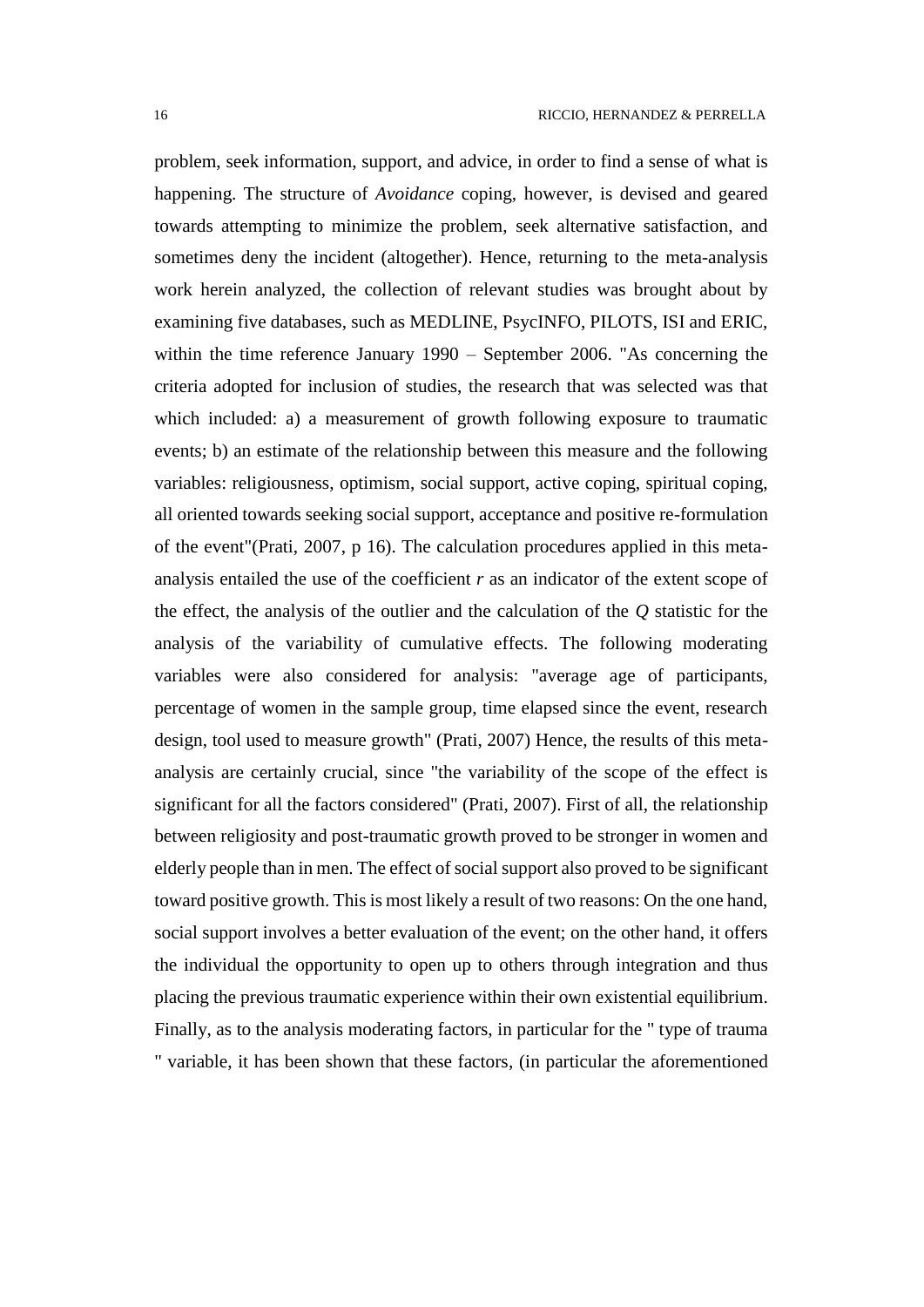one) has a significant effect on "coping-variable oriented toward the positive reformulation of the event". In addition, the coping mechanism which is oriented toward the acceptance of the event does not emerge as being associated with posttraumatic growth scores of collective trauma cases, but of those cases of traumas experienced by people who are closest to them. "Acceptance of the event as a coping strategy loses its protective function in cases of collective trauma most likely due to the fact that in these cases, the negative event does not directly involve the individual's life, and therefore it is relatively less important to try to accept it and live. In the case of personal events or, especially events occurring to people who are closest to the individual experiencing the traumatic event, this strategy becomes an important resource as it favors a more open cognitive processing of the event "(Prati, 2007). However, the study just presented and discussed has some limitations. The major limit of this meta-analysis is the methodology of the studies upon which it is based: most of it is correlational or longitudinal, which is why there is no reliable control of the post-traumatic growth value. In addition, the results obtained may result from the influence of some moderating factors. All this allows us to hope for possible and multiple future research.

### Interdisciplinarity of the concept of resilience

On June 26, 2010, the Second Interdisciplinary Meeting on Resilience was held at the Psychoanalytic Association of Argentina. On this occasion, Aldo Ferrer stressed that the construct of resilience can also be considered outside the strictly psychological field. On this topic, the psychoanalyst Ana Rozenfeld (2014) also spoke, providing important insights for our reflection.

One of the fields ready to accept the definition of resilience is, for example, that of the *economy* (Rozenfeld, 2014). It is a known fact that that societies (similarly to humans) are subject to a constant process of transformation, which forces them to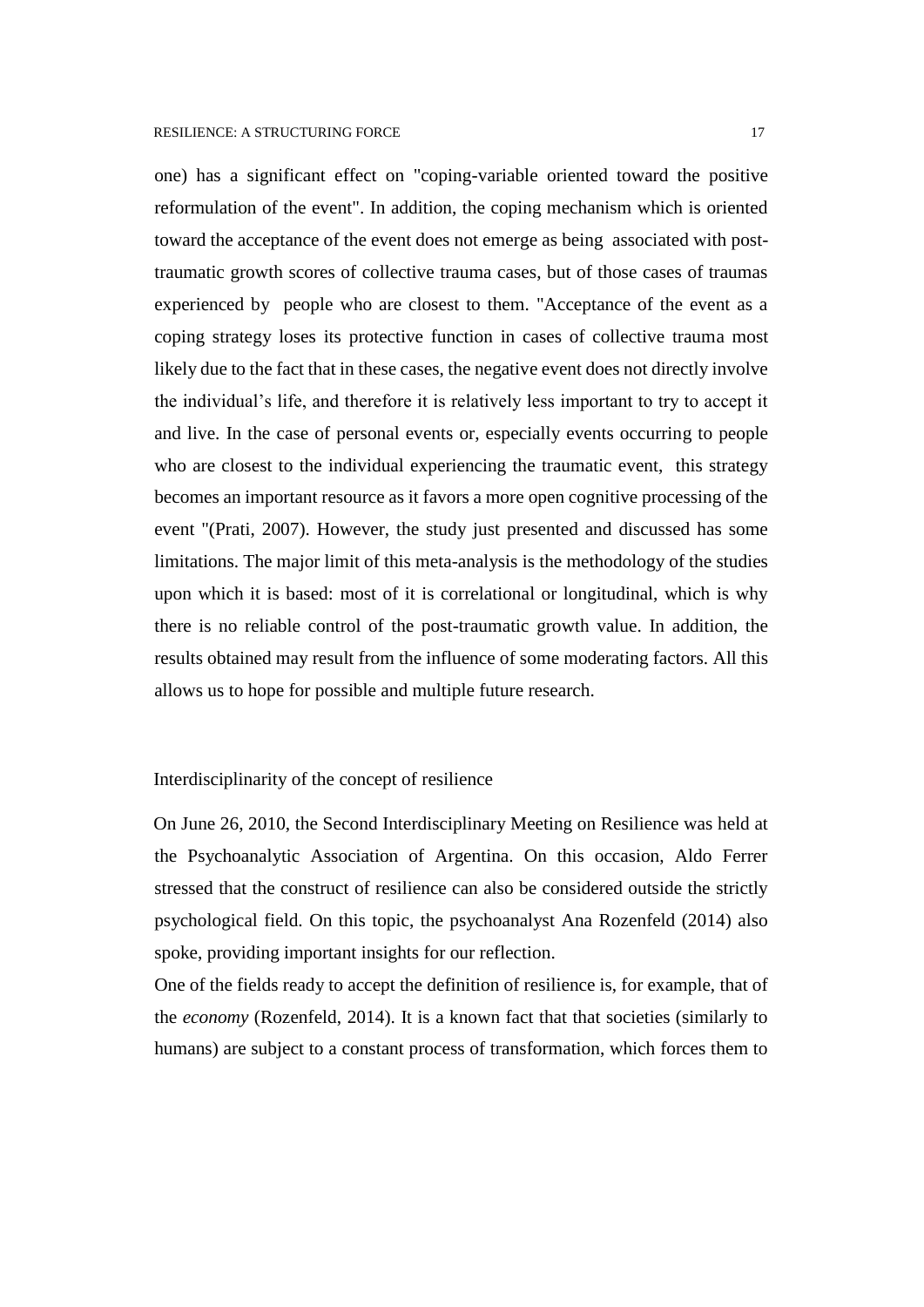faced with many changes, sometimes also of great scope. Therefore, as suggested by Ferrer, four factors are useful in identifying the most resilient societies:

1. "Social cohesion: thanks to which most of society can benefit from the transformation"

2. "The quality of leadership; in that, capable leaders are able to channel and direct the processes of social transformation toward a strongly positive growth "

3. "Institutional stability, to prevent tragedy and conflict"

4. "Critical thinking, as opposed to an alienating and alienated frame of mind" (Rozenfeld, 2014)

Still other fields, in which the notion of resilience seem to have a certain degree of relevance, are those of Education and Pedagogy. (Rozenfeld, 2014). Teaching resilience is a process of prevention, which has begun to become particularly necessary, especially in recent years . In fact, it has been pointed out that how difficulties in concentration and learning can sometimes be considered as an unconscious shift of unresolved traumatic situations which have been removed. Finally, even in the *neurological* field, the notion of resilience finds fundamental expression (Rozenfeld, 2014). Cyrulnik (1999), a neurologist, psychiatrist and psychoanalyst, states that "information transfer, nerve system shaping, memory processes and compensation are the basis of the biological foundation of resilience" (Rozenfeld, 2014). Resilient behavior seems to have a physiological counterpart, important not only for the well-being of the psyche but for the physical as well. For example, it has been shown that the more resilient individuals are able to lower their cardiovascular activation in less time. In addition, resilient behavior seems to have a *shaping* function; in fact it allows for the enhancing of the neuronal circuits responsible for well-being. It is important, therefore, to study the resilient mechanisms more in depth, not only on a strictly psychological level, but also on a vegetative and organic level, in order to identify those processes that show how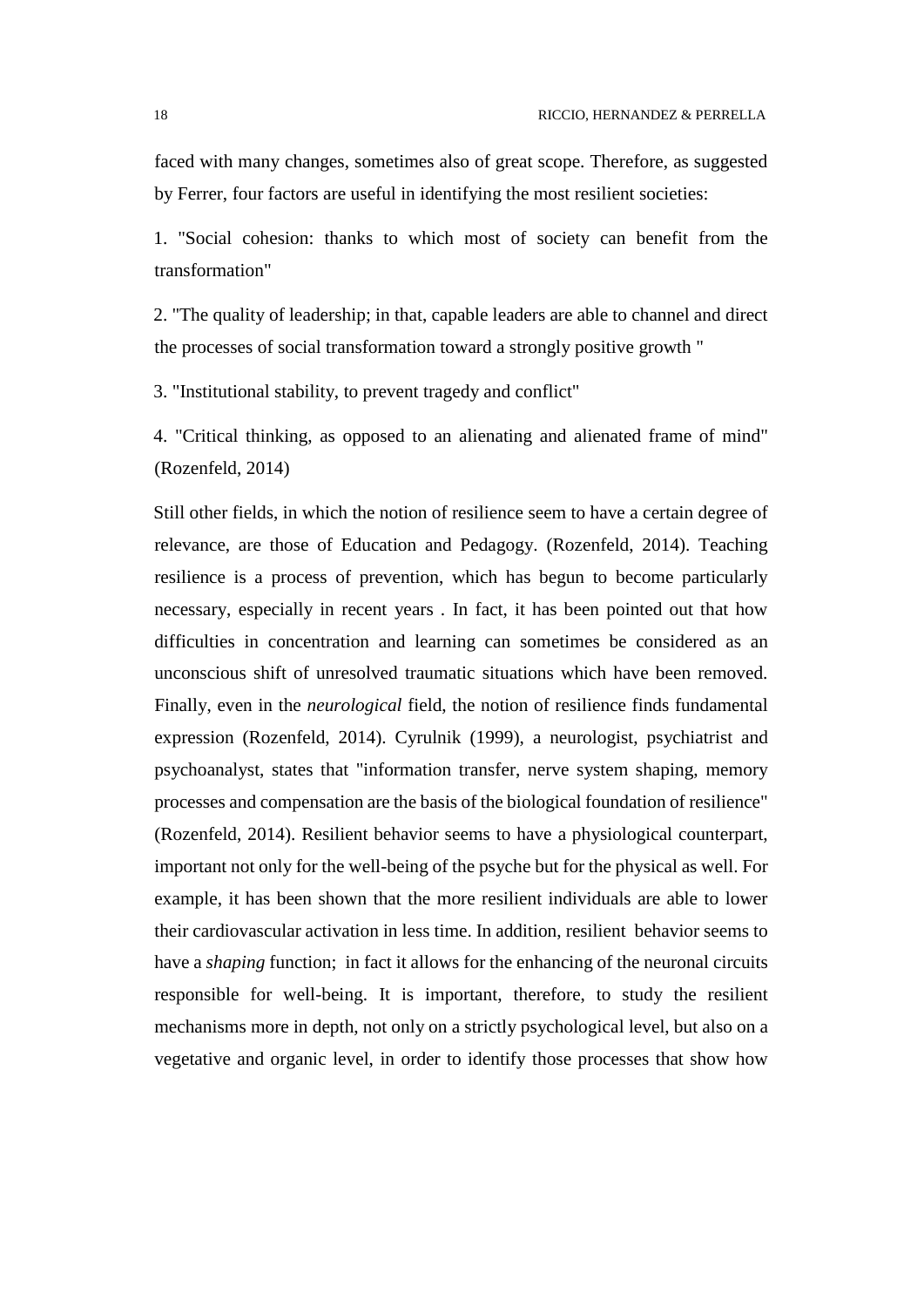strictly neurobiological aspects influence psychological and motivational aspects, including resilience.

# Attachment and Resilience

As we have so far argued, an important role in the constituent process of resilience is certainly carried out by the family. The relevance of supportive parenting attitudes is reflected in their ability to transmit an intrinsic sense of self-confidence and self-confidence. At the basis of these perceptions, undoubtedly positive and productive for the individual, is what in the psychodynamic field is known as *secure attachment*; the theoretical construct which constitutes a conceptual bridge between the past and the future of the individual. The work of John Bowlby (1988), which would lead to the formulation of the theory of attachment, began in the first half of the twentieth century, years in which the psychoanalytic theory and Hull's *Theory of Learning* were still in their heyday, and, according to which the emotional bond with the caregiver was a secondary impulse based on the gratification of oral needs. And yet, data was already available, at least in the animal kingdom, that showed how the young of the various species developed attachment to adults from which they were not nourished. Bowlby was among the first to recognize and define as innate, a baby's need for an uninterrupted and secure attachment to his mother. It should be remembered, however, that the theorization of the latter preserves an important biological focus: the purpose of attachment is to promote survival through proximity to a person of significance; whose recall occurs through "*molecular*" behaviors, such as crying, smiling, or vocalizing (Loriedo & Picardi, 2008).

In order to fully understand the conceptual connection between resilient behavior and attachment style, one must call to mind the pioneering work of Mary Ainsworth (1989), whose most important theoretical and experimental contribution is the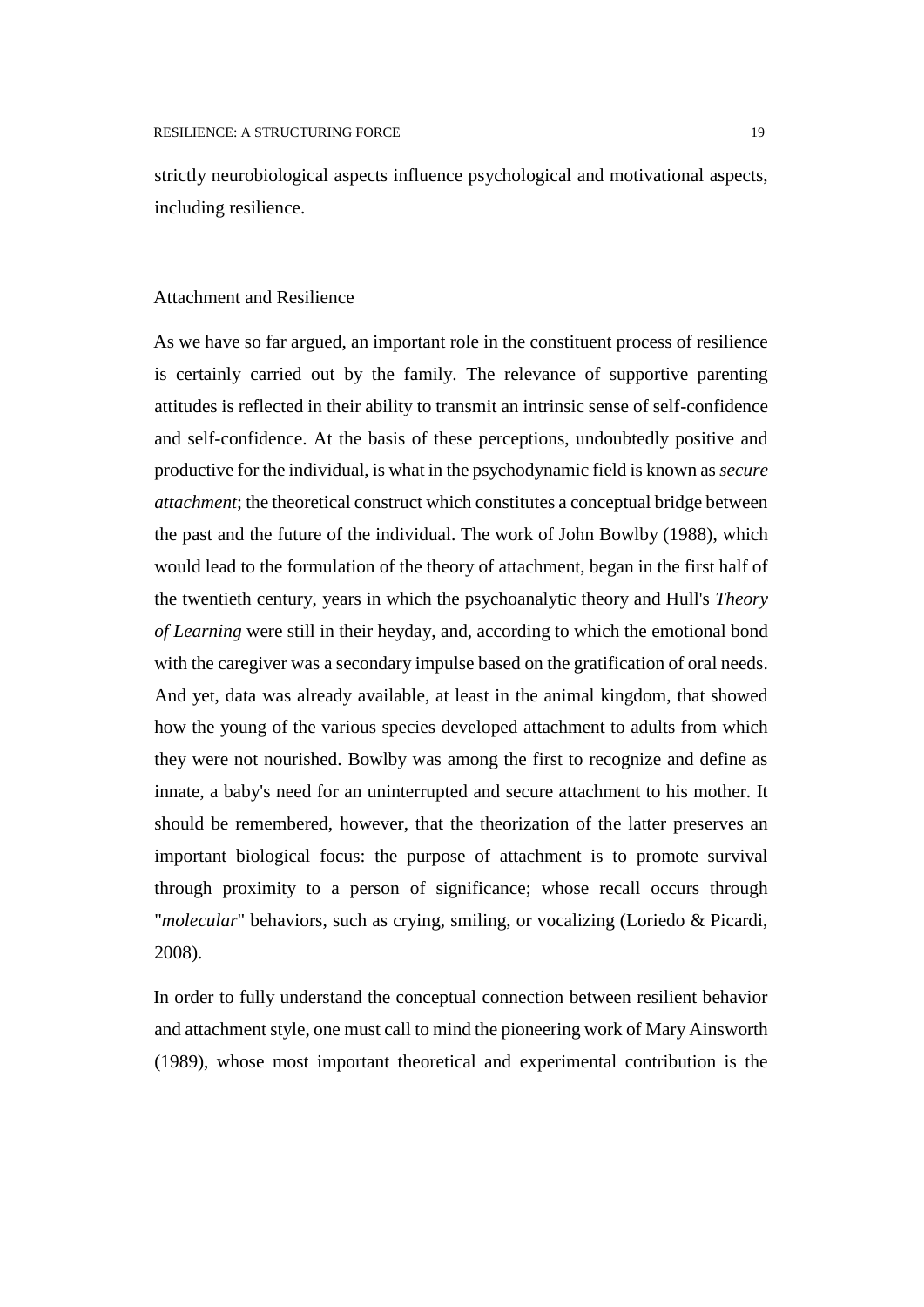*Strange Situation Procedure*. This is an experimental observational procedure aimed at children from 12 to 18 months, consisting of 8 episodes, in which the child spends time, alternatively, in the exclusive company of its mother and that of a stranger. The goal is to observe the reactions of the child at the time of separation and that of reunion with its mother. So, based on the observations made, it was possible to identify four different mother-child relationship patterns:

-Secure Attachment: typical of children confident of the availability of the caregiver. They show discomfort when they are separated from their mother but are easily comforted;

-Anxiety-Avoiding Attachment: Characteristic of children who do not trust the caregiver's availability and use a strategy to regulate and inhibit emotions, show little discomfort at the time of separation and a high degree of disinterest at the time of the meeting (Caviglia, 2016);

-Anxious or Ambivalent Attachment: indicative of children who use emotional activation and exasperation strategies to ensure the caregiver's attention;

-Disorganized-Disoriented Accent: Characteristic of children who seem to seek out caregiver's attention by using odd or bizarre behavioral strategies.

Since the attachment theory provides a model for the integration of childhood experiences with subsequent development, and in particular with the appearance of psychopathology, many studies have been made that have considered this concept of continuity (Caviglia,1998) .

This very theoretical aspect is made clear by what Bowlby calls "MOI" or "*Working Internal Models*": internalized relational models that will guide the whole development of the individual. The main feature of the MOI is the "expected availability" of the *attached figure*, meaning "adequate accessibility and responsiveness of the caregiver as is usually experienced by the child" (Caviglia, 2016). The MOI is in fact "the transition from a mother-child dyadic organization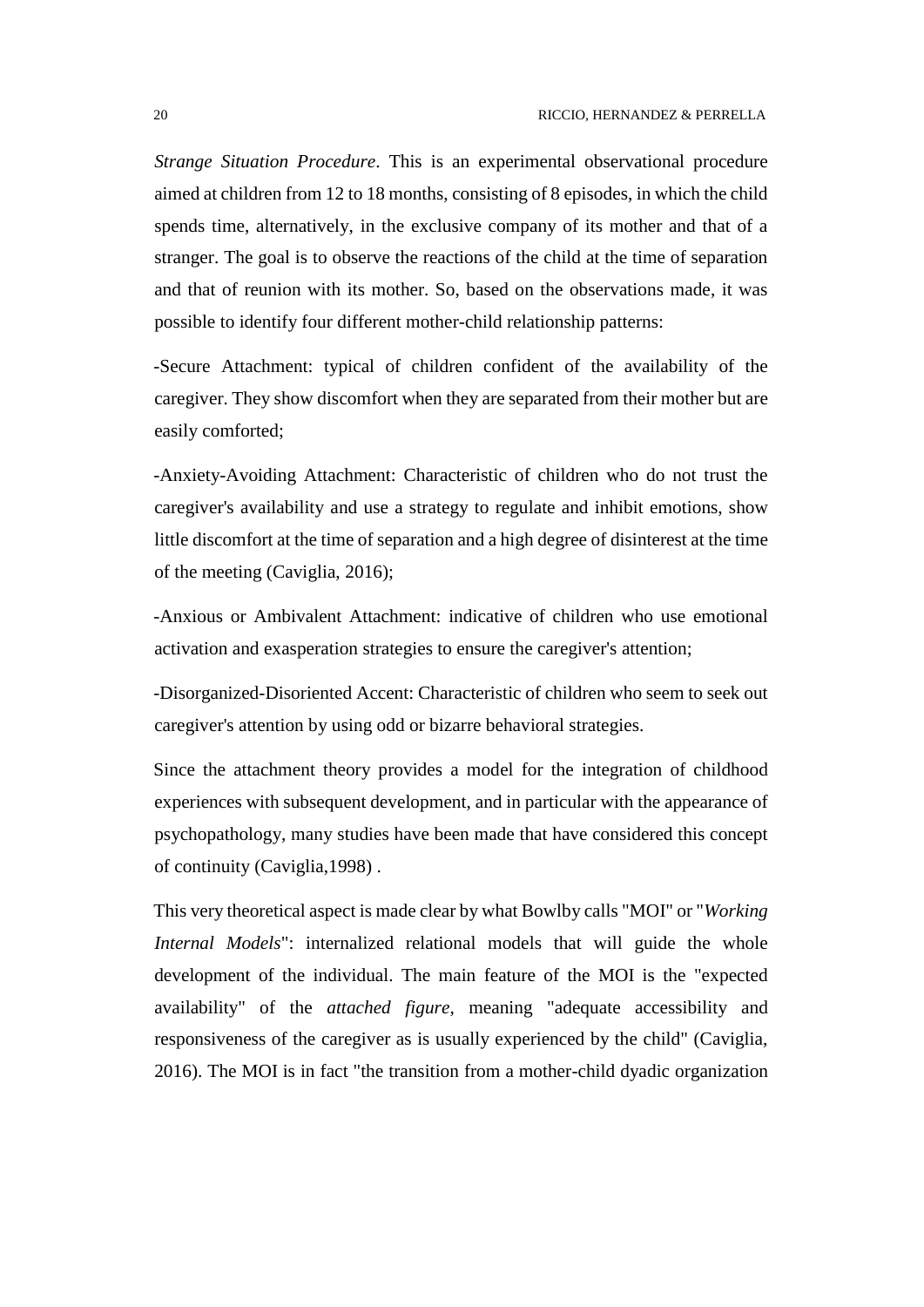toward an individual system characterized by internal self-regulation" (Caviglia, 2016). This self-regulation process involves both cognitive and emotional components. In particular, emotional regulation is particularly important for the development of the individual, as it is articulated on two different levels. On an initial level, emotions, such as fear and discomfort, activate the attachment system; at a higher level, such emotions provide the child with feedback about their successes or failures concerning the attempts to attract the caregiver's close proximity (Ridenour, 1952). When these levels are in balance (secure attachment), the child manages to restore its inner state of security. Otherwise, it will be forced to develop alternative, sometimes strongly pathogenic, strategies to ensure the proximity of the caregiver (Lyons- Ruth & Block, 1996). It is evident, by virtue of everything we have said so far, how safe attachment can act as a protective factor against the risk of developing adult psychopathology. Several studies have shown, in fact, that psychiatric disorders are increasingly associated with insecure mental states. In fact, a high incidence of disorders (antisocial disorder, borderline disorder, eating disorders, substance abuse and dependence) are manifest by those individuals associated with these states.

A mention goes to a recent development within the field of attachment theory. Recent evidence (Caviglia et al., 2007) has provided clues about the idea of *intergenerational transmission of confidence of attachment* . In fact, mothers of confident children are more able to adopt an intentional position towards them, seeing them in terms of emotions, thoughts and feelings. In other words, an important link has been brought to light between traumatic experiences and the development of mental abilities (the ability of mentalization) by the child (Caviglia, 2016). Especially when the trauma is perpetrated by an someone to whom the child is attached, it causes a deficit in the process of acquiring the ability to reflect on its own, as well as others', mental states. "All this leads to a deficit of mentalization, which should be understood not just as a pathogenic deficiency but also as an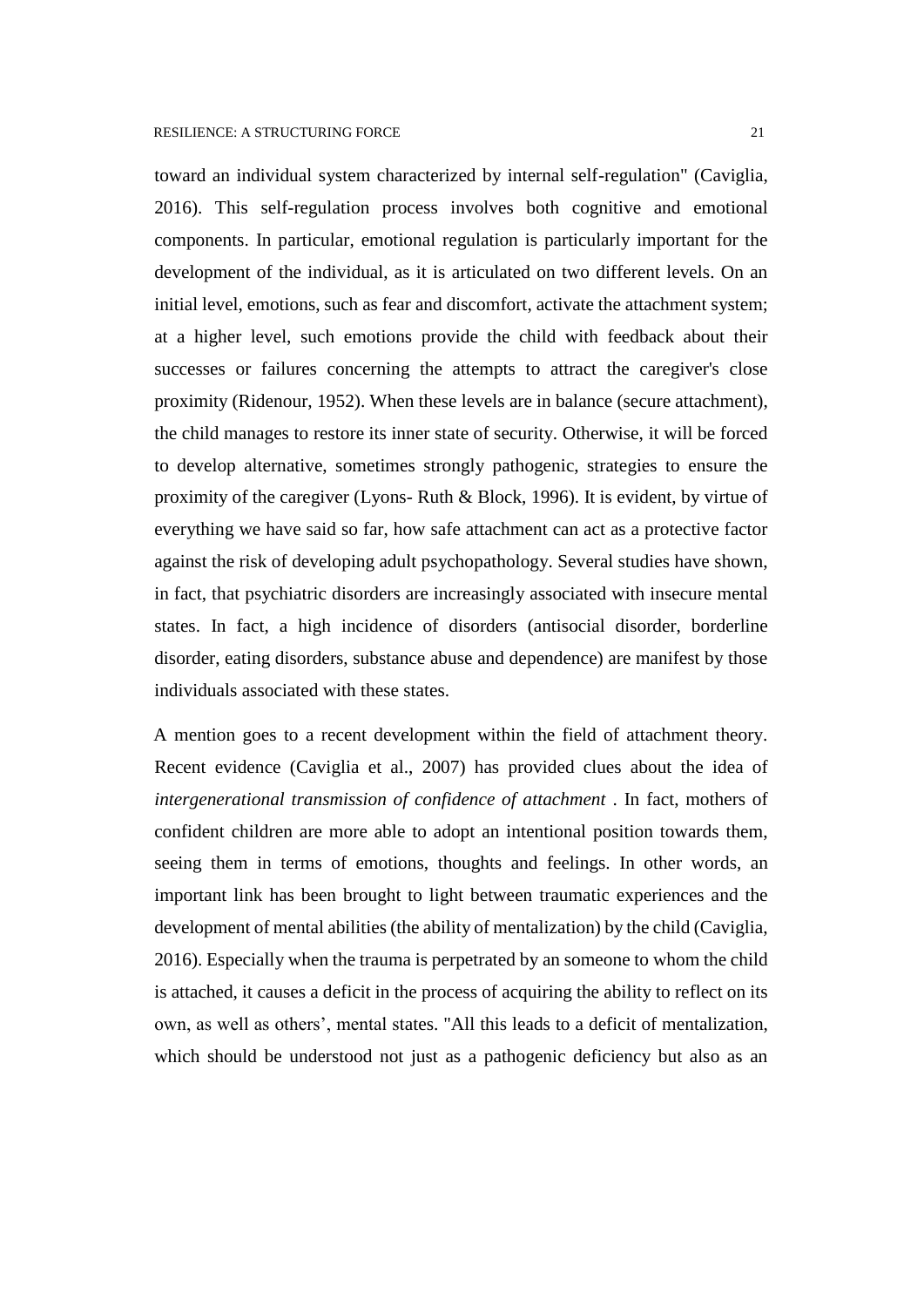adaptation that helps the child to acquire a certain distance from the traumatizing situation and to achieve some form of integration, paradoxically implementing a split from/of life-related traumas "(Caviglia, 2016). Mentalization becomes thus a factor closely related to the ability to preserve an adequate psychological functioning against the *destructive fury* of the trauma. Caviglia (2016) points out that "a child who able to perceive the mental states of others, may also perceive of the possibility that a parent's rejection may be founded upon false beliefs or distorted representations and will therefore be able to moderate impact of negative experiences sustained. In the absence of the development of such mentalization, however, discontinuous or simply hostile behavior from a spurning caregiver can only be considered by the child as deriving from its own, supposed, external and objective reality, which will contribute to the formation of a self-image that they are a negative, bad or inadequate person; and in any case, of no value nor worthy of love. "

In conclusion, a nurturing maternal style, sensitive, plentiful in loving care, able to perceive the infant from the first months of life as a thinking being; not to mention able to keep at bay the child's fears and anguish, allowing the latter to reflect and operate properly upon their own inner world, are all predictive factors of good resilient behavior.

Resilience and psychotherapy

On the basis of what has just been said, the concept of resilience , appears to be situated between two conceptual extremes: on the one hand, psychopathological behavior and its destabilizing power; on the other, the well-being and stability of the individual.

A fundamental role in facilitating the "*closing of the gap between*" of the concept of resilience and that of individual well-being is certainly carried out by the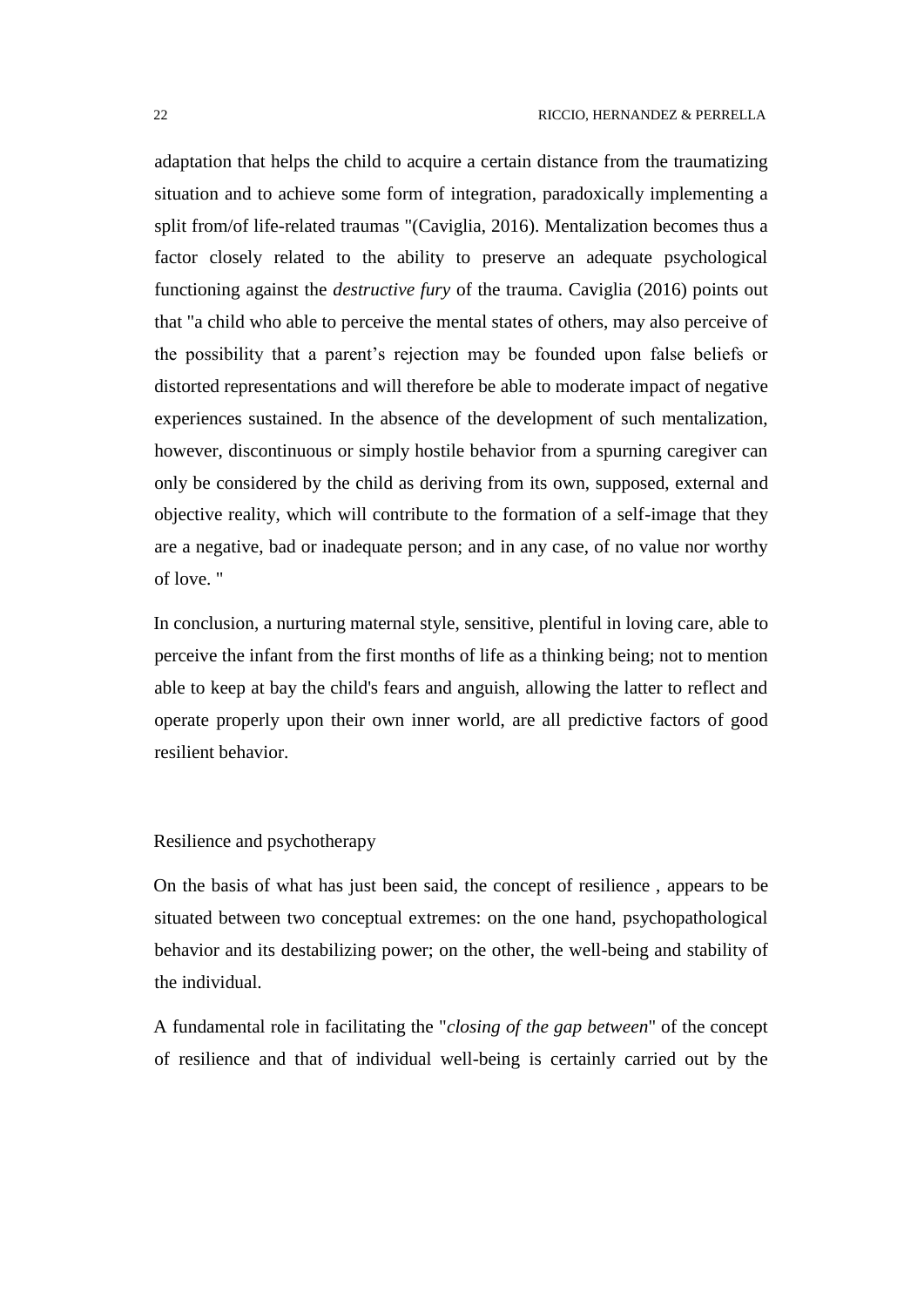psychotherapeutic process, with its multiple theoretical-methodological declarations. This connection has been analyzed by several scholars, including Dr. Simonetta Solda's work, (2012).

In the field of cognitive-behavioral therapy, for example, psychotherapeutic techniques can serve not only to reduce the patient's symptoms, but also to enhance the quality and resources of the individual in order to promote better self-repair capabilities. (Soldà, 2012)

In particular, Padesky & Mooney (2012) proposed a model called "Strength-based" in order to allow patients to develop a purely personal resilience model. This model is articulated in four phases, using techniques such as *guided discovery* or *behavioral experiments*.

1. The first phase involves recognizing the patient's *particular strengths*. These strengths include: a secure and stable attachment, good abilities to control emotion , a flexible and adaptable temperament, greater creativity and self-irony. At this stage, the therapist encourages the patient to recognize and focus on their particular strengths, in order to develop them in other aspects and areas of life as well.

2. During the second phase, the patient and therapist collaborate in building a personal resilience model, essentially centered on what has been highlighted in the previous step.

3. During a third step, the patient is encouraged to extend the previously constructed model to particularly problematic areas of their life.

4. During the last phase, the task of the therapist is to illustrate to the patient a series of behavioral exercises whose dual purpose is to test the validity of the previously elaborated model but also to encourage a constant and continuous increase of the resilient behavior .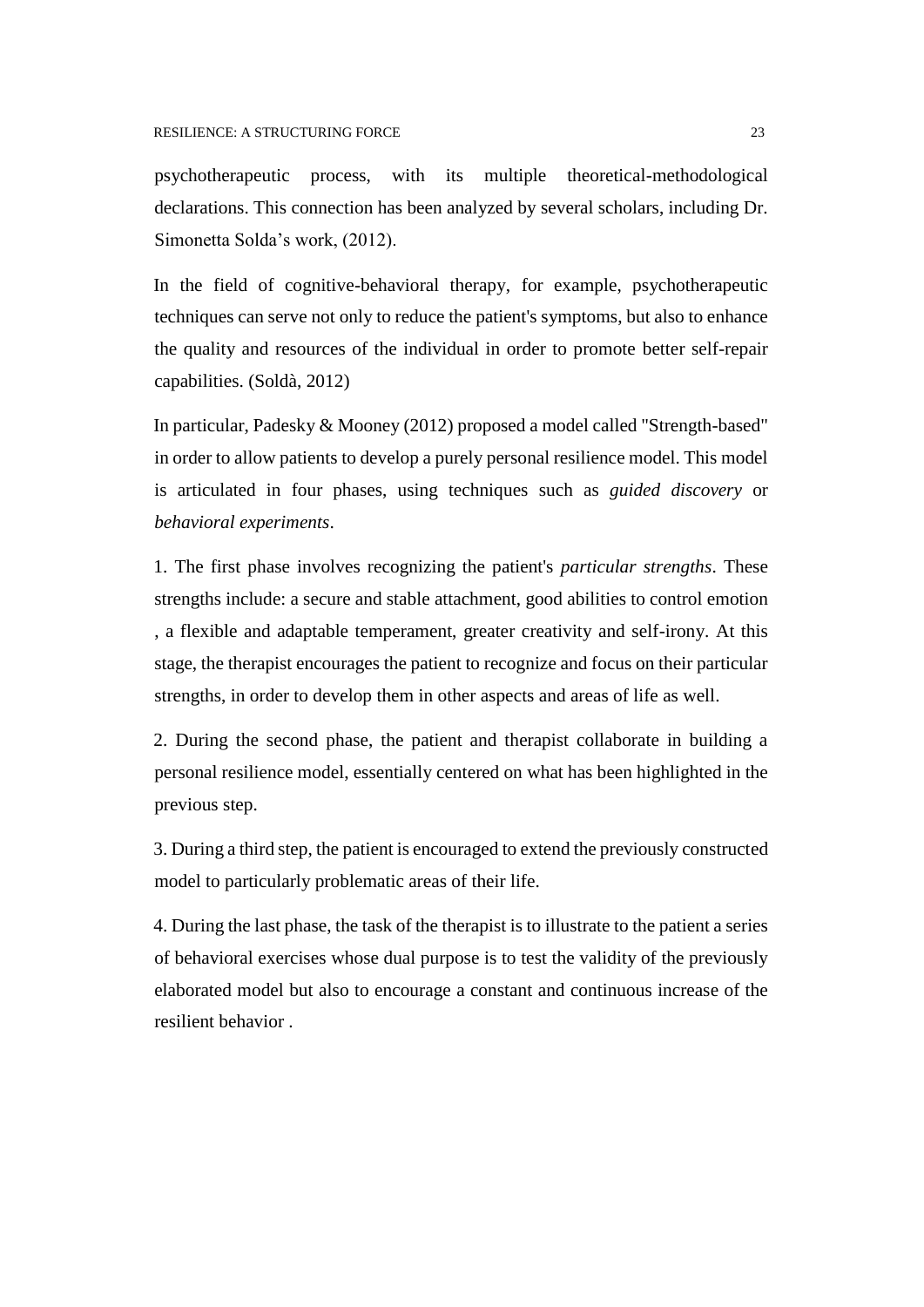It is clear that the model so far described focuses on the possibility of expanding the patient's behavioral repertoire in order to promote a better and healthier adaptation to life.

As has already been said, resilience sets its foundations on the functional and adaptive relationships of the individual with the people around him; which is why a fundamental role in its development is played by familial environment.

In systemic-relational psychotherapy, it is believed that particular attention should be paid to the mechanisms through which the beliefs of the whole family system can influence the individual's adaptation modalities. In particular, as Soldà (2012) emphasized, to promote resilience development, Rutter (1987) has identified four protective processes to be reinforced through targeted interventions.

• "Targeted measures aimed at reducing risk factors"

• "Interventions aimed at preventing the activation of negative and disturbing reactive escalation"

• "Targeted actions aimed at increasing protective family factors in order to reduce individual vulnerability"

• "Interventions aimed at developing a sense of trust and security within the family" (Luthar &Suniya, 1989)

From what has just been said, the role of psychotherapeutic work, capable of being a *moment* of elaboration and of existential rebuilding, is evident. It is within this *moment*, free from conflict, that the therapist places himself at the service of the individual so that the latter can look pain in the face, believe in themselves, and increase the awareness of still being able to believe in one's own existence, thus assuming a heretofore/previously unprecedented form, albeit still wonderful.

**Conclusions**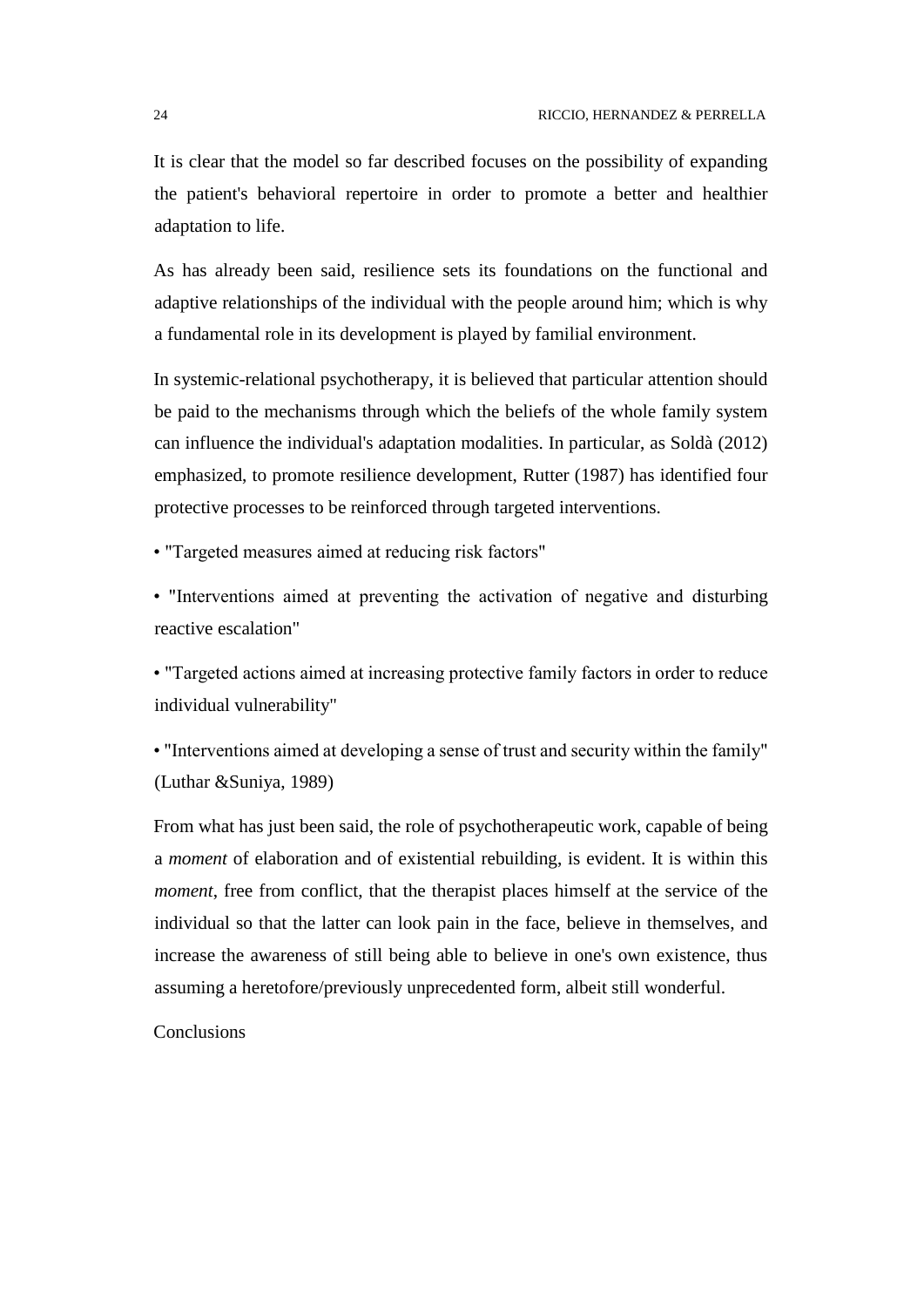By virtue of what has been said so far, it is evident that the traumatic experience can be framed within a two-dimensional perspective: the trauma and its destructive or structuring power, a producer of *Eros or Thanatos*, a propulsive force or overwhelming and destructive.

Once again, the individual is involved as such, along with their subjective and as of yet unconceived reality. Resilience, therefore, is "a qualification of the ego, the effect of a meeting with *that which is deadly,* from which the mind tries to preserve itself, using mechanisms of mimicry that make it possible to live" (Rozenfeld, 2014). At the same time, the resilience can be qualified as a physic ability that is inevitably connected to and influenced by the attachment model and some important parental relationships, as well as the capacity for mentalization. Referring to the analyzed studies and the examined bibliography, it is evident how a secure attachment model and a consequent positive ability for mentalization (Caviglia, 2016) can serve important factors of moderation with regard to the shocking impact produced by the traumatic experience, as well as they can determine different psychopathological reactions depending on whether the event is experienced during the childhood or the adolescence. However, the effects produced by a traumatic experience are particularly significant in terms of emotional-cognitive consequences and symptomatic remissions such as obsessivecompulsive, feeding and dissociative identity disorders, even if they can be produced in different ways according to the stage of development (childhood or adolescence) in which the destabilizing event occurs.

However, in both cases emerges the necessity of a therapeutic intervention aimed at alleviating or cushioning the psychogenic effects produced by this event, improving the "self-repairing ability" (self-healing) (Soldà, 2012) to help with a healthier adjustment to life. This highlights how the resilience, as a significant mental ability, is liable to be increased by the use of psychotherapeutic strategies which are able to create an area where life is elaborated and built. In conclusion, it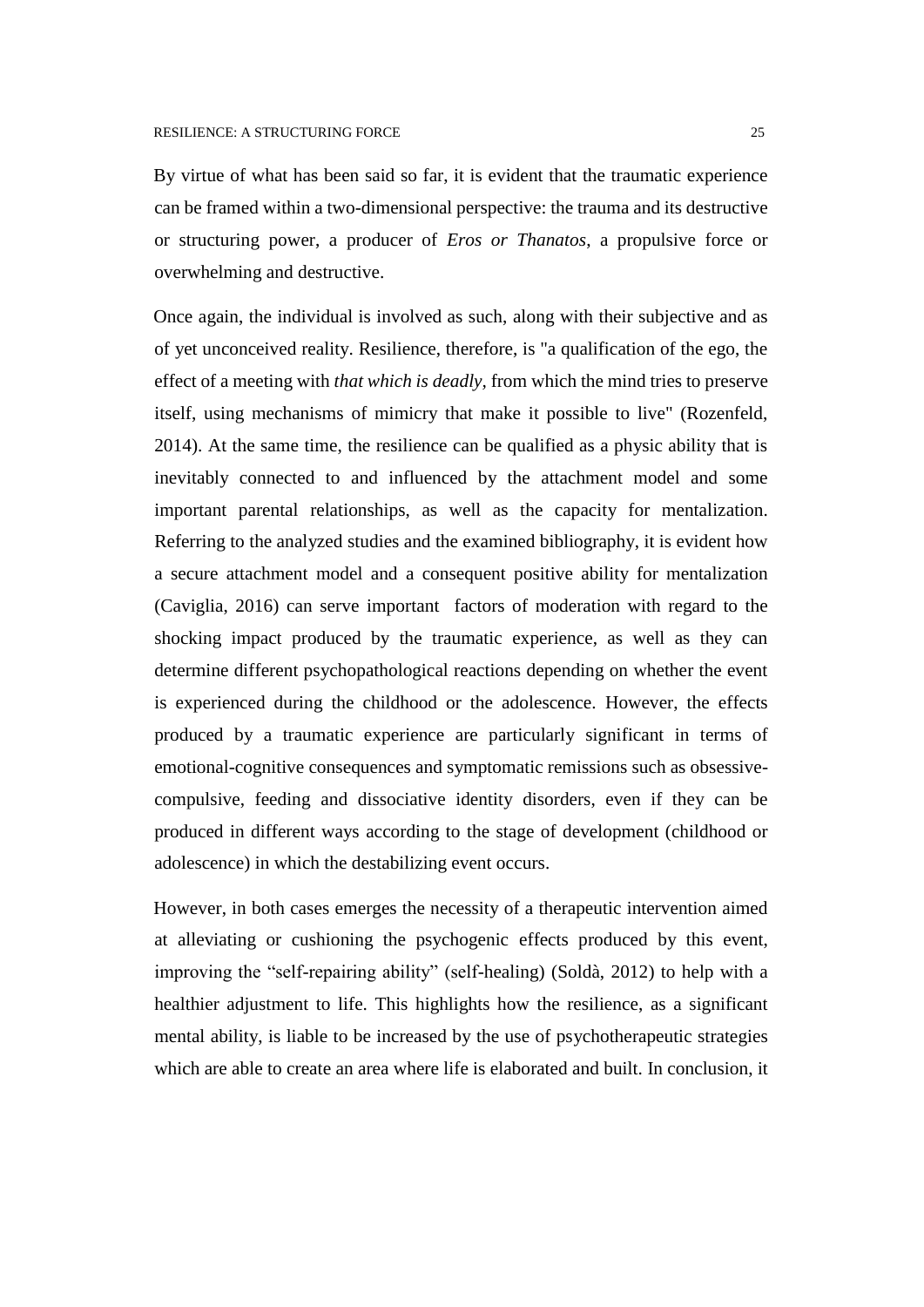is important, if not necessary, to identify those psychological attitudes that may favor a lower expenditure of energy, as well as an increased ability to integrate and process the inevitable traumatic events, and thus the triumph of *Eros on Thanatos*. Due to its significance and interdisciplinary importance, the resilience is also a theoretical-clinic topic of major importance which can be useful to face the increasingly individual susceptibility to events which could be potentially traumatic today.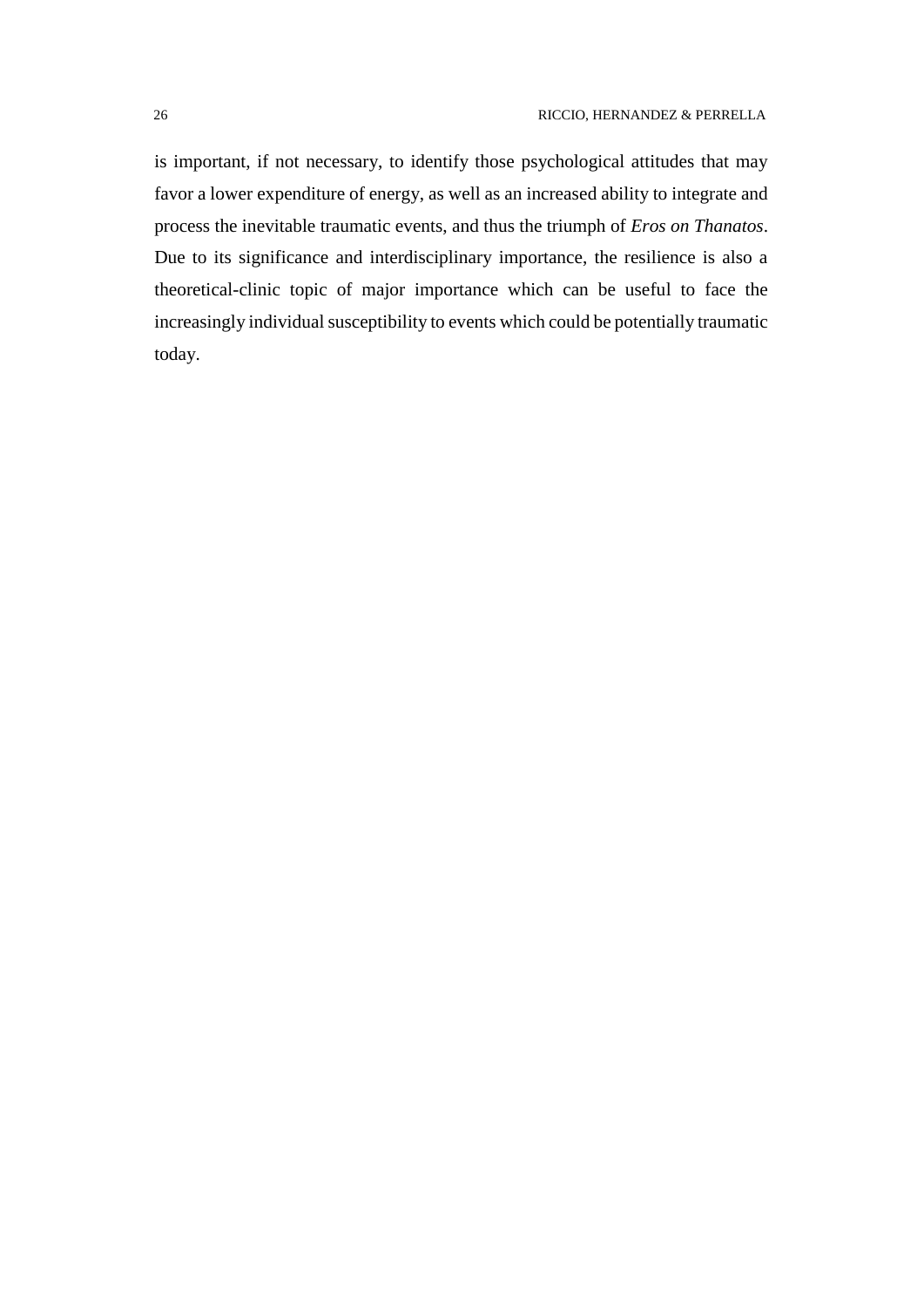#### References

1. Ainsworth, M.S. (1989). Attachments beyond infancy. *American psychologist,* 44, 709- 716.

2. Armstrong, J. G., Putnam, F.W., Carlson, E.B., Libero D.Z., Smith, S.R. (1997). Development and validation of a measure of adolescent dissociation: the adolescent dissociative experiences scale. *Journal of nervous & Mental Disease*, 185, 491- 497

3. Bannour, W. (1992). Jean- Martin Charcot et l' hystérie. Parigi: Métailié.

4. Bleuler, E., Ghia, F., Ghia, G. (2014) (a cura di). Trattato di psichiatria. Brescia: La scuola editore.

5. Blos, P. (1967). The Second Individuation Process of Adolescence. *Psychoanalytic Study of the Child*, 22, 162-186.

6. Bowlby, J. (1988). A Secure Base: Parent-Child Attachment and Healthy Human Development. New York: Basic Books.

7. Caviglia, G. (1998). Il concetto di trauma nella letteratura psicodinamica. *Psichiatria dell' infanzia e dell'adolescenza*, 65, 355-366.

8. Caviglia, G., Perrella, R., La Marra, M., Bisogno, S. (2007). Esiti psicopatologici del trauma e dell'abuso: ricerche empiriche e modelli eziopatogenetici. *Psichiatria dell'infanzia e dell'adolescenza*, 74,183-193.

9. Caviglia, G. (2016). Teoria dell'attaccamento. Roma: Carocci Editore.

10. Cicognani, E., Zani, B. (1999) Le vie del benessere : eventi di vita e strategie di coping. Roma: Carocci Editore.

11. Cimino, S., Sinesi, S., Monniello, G. (2012). The loss of parent in childhood : an empirical study on preadolescent sample. *Psichiatria dell'infanzia e dell'adolescenza*, 79, 396-412.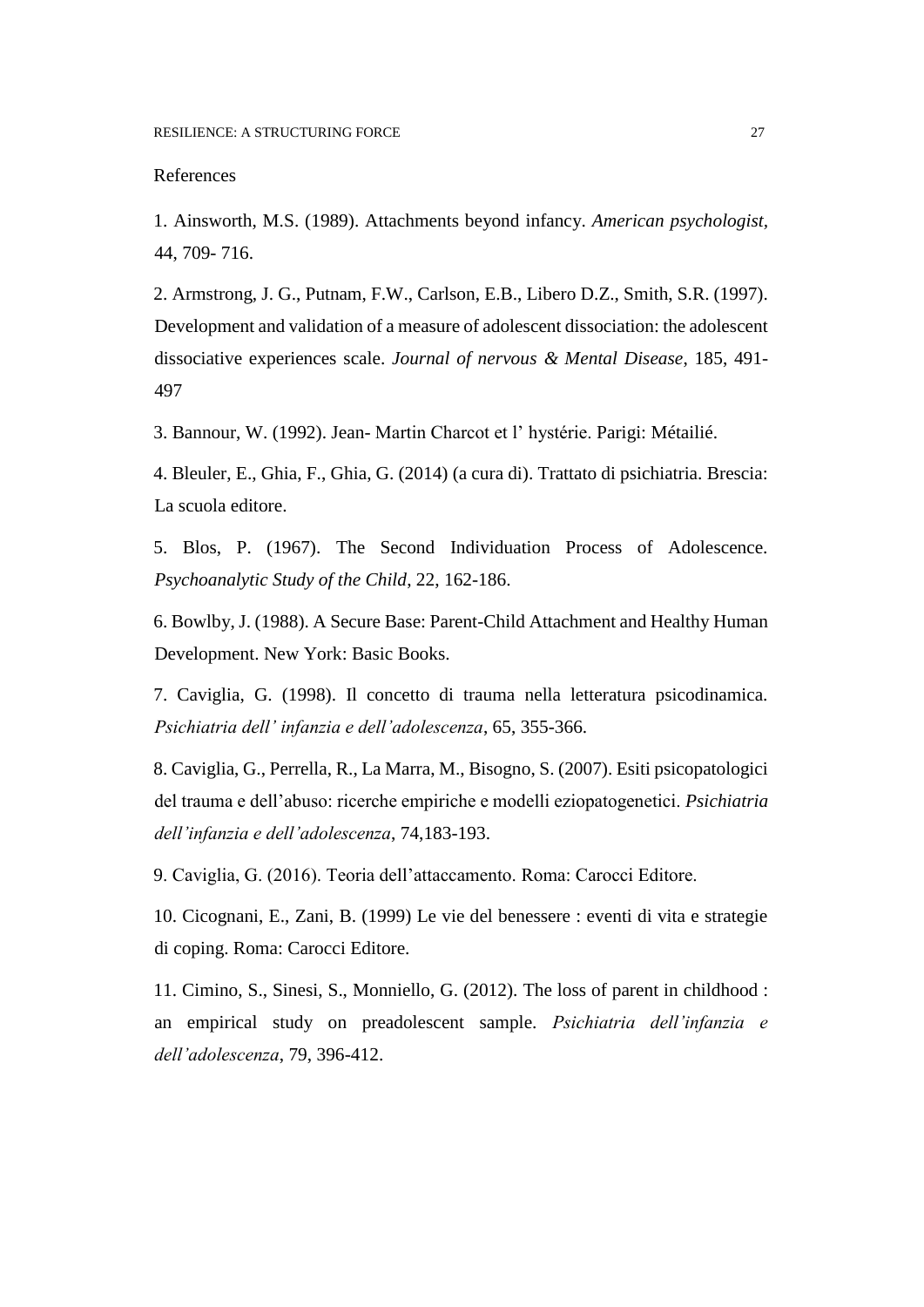12. Cimino, S., Monniello, G., Cerniglia, L., Ballarotto G. (2013) Early parental loss and psychological functioning. A longitudinal study in a sample of subject from 11 to 16 years of age. *Psichiatria dell'infanzia e dell'adolescenza,* 80:86-104.

13. Derogatis, L.R., Unger, R.. (2010) Symptom Checklist- 9- Revised. Weiner IB, Craighead WE (a cura di). The Corsini Encyclopedia of Psychology. New Jersey: John Wiley & Sons.

14. Fonagy, P., Target, M., Del Corno, F. (2005) (a cura di). Psicopatologia evolutiva: le teorie psicoanalitiche. Milano: Raffaello Cortina Editore.

15. Freud, S., Orlando, F . (1975) (a cura di) . Il motto di spirito e la sua relazione con l'inconscio. Torino: Bollati Boringhieri.

16. Freud, S., Marietti, A.M., Colorni, R. (1986) (a cura di). Al di là del principio del piacere. Torino: Bollati Boringhieri.

17. Freud, S., Rossi, M . (1988) (a cura di) . Inibizione , sintomo e angoscia. Torino: Bollati Boringhieri.

18. Freud, S, Pfister, O. (1990) (a cura di). L'avvenire di un'illusione. Torino: Bollati Boringhieri.

19. Freud, S., Tonin Dogana, M., Sagittario, E. (2012) (a cura di) Introduzione alla psicoanalisi. Torino : Bollati Boringhieri.

20. Garner, D.M., Garfinkel, P.E. (1979). The eating attitudes test: an index of the symptoms of anorexia nervosa. *Psychological Medicine*, 9, 273-279.

21. Garner, D.M., Olmsted, M.P., Bohr, Y., Garfinkel, P.E. (1982). The eating attitudes test: psychometric features and clinical correlates. *Psychological Medicine*,12, 871-878.

22. Green, A. (1996). Il lavoro del negativo. Roma: Borla.

23. Janet, P., Ortu, F. (2013) (a cura di). L'automatismo psicologico. Milano: Raffaello Cortina Editore.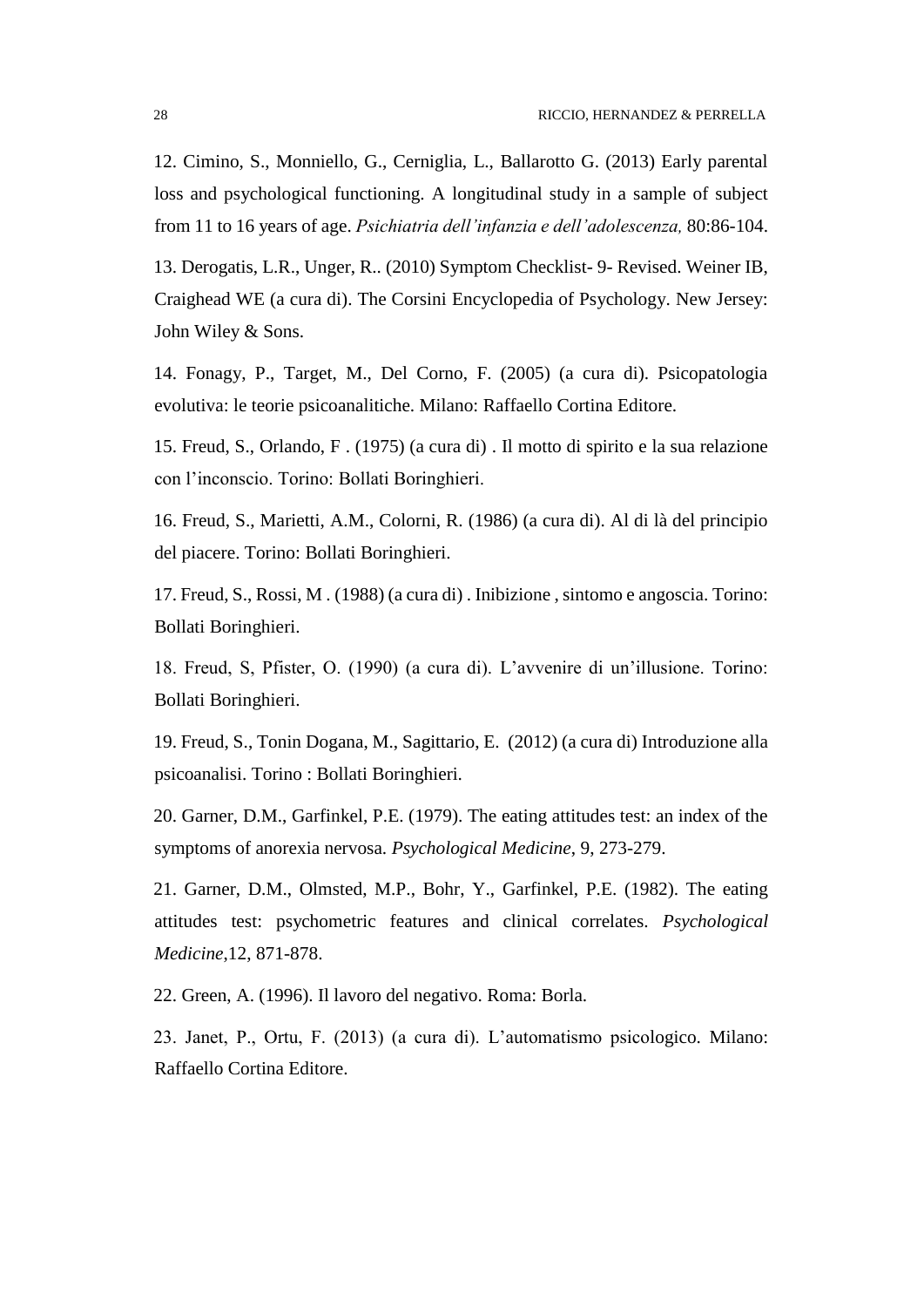24. Janet, P. (2016). Trauma, coscienza, personalità. Scritti clinici. Milano: Raffaello Cortina Editore.

25. Khan, M.M.R. (1979). Lo spazio privato del sé. Torino: Bollati Boringhieri.

26. Kohn, Paul, M., O'Brien- Wood,. (2003) .The Personal Functioning Inventory: A reliable and valid measure of adaptiveness in coping. *Canadian Journal of Behavioural Science*, 35, 111-123.

27. Kohut, H. (1979). La ricerca del sé. Torino: Bollati Boringhieri.

28. Lacan, J., Di Ciaccia, A., Succetti, A. (2007) (a cura di). Il seminario. Libro X. L'angoscia 1962-63. Milano: Einaudi.

29. Lazarus R.S., Folkman S. (1984), Stress, appraisal and coping, New York, Springer.

30. Loriedo, C., Picardi, A. (2008) . Dalla teoria generale dei sistemi alla teoria dell'attaccamento. Milano: Franco Angeli.

31. Luthar, L., Suniya, S. (1989). Resilience in development : a synthesis of research across five decades . *Developmental Psychopathology*, 3, 739-795.

32. Lyons- Ruth, K., Block, D. (1996). The disrubed caregiving system: relations among childhood trauma, maternal caregiving and infant affect and attachment *. Infant Mental Health Journal*,17, 257- 275.

33. Miller, S.M. (1987). Monitoring and blunting: validation of a questionnaire to assess styles of information seeking under threat. *Journal of Personality and Social Psychology*, 52, 345-353.

34. Muris, P., Merckelbach, H., Peeters, E. (2003). The links between the adolescent Dissociative Experiences Scale (A-DES), fantasy, proneness and anxiety symptoms. *The Journal of Nervous and Mental Disease* ,191, 18-22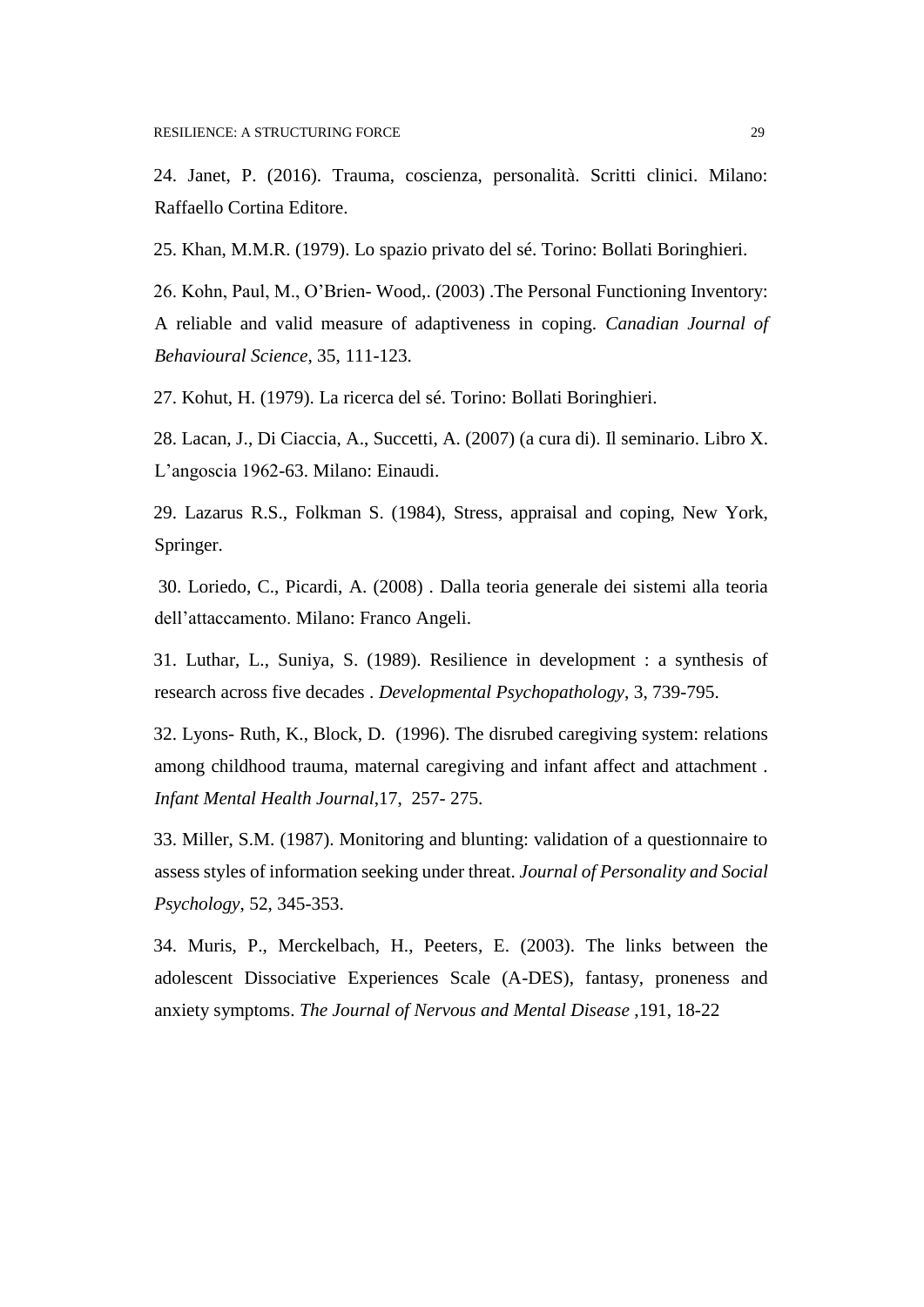35. Padesky, C.A., Mooney, K.A.. (2012). Stregths-based cognitive- behavioural therapy : a four step model to build resilience. *Clinical Psychology & Psychotherapy*, 19, 283-290.

36. Perrella, R., Semerari, A., Caviglia, G. (2013). Metacognition, borderline pathology and psychotherapeutic change : a single case study . *Research in Psychotherapy: Psychopathology, Process and Outcome,* 16, 102-108.

37. Prati, G. (2007). Fattori che promuovo il processo di crescita post- traumatica : una meta- analisi. *Psicoterapia Cognitiva e Comportamentale,*13,13-35.

38. Prati, G., Pietrantoni, L. (2012). Crescita post- traumatica: un'opportunità dopo il trauma? *Psicoterapia Cognitiva e Comportamentale*, 12, 133-144.

39. Ridenour, N. (1952). Bowlby's "Maternal care and mental health". *Mental Hygiene Journal*, 36, 639-647.

40. Rozenfeld, A., Granieri, A. (2014) (a cura di) . La resilienza: una posizione soggettiva di fronte alle avversità. Genova: Fratelli Frilli Editore.

41. Rutter, M. (1987). Psychosocial resilience and protective mechanisms. *American Journal of Orthopsychiatry*, 57, 316-331

42. Schaefer, J. A., & Moos, R. H. (1998). The context for posttraumatic growth: Life crises, individual and social resources, and coping. In R. G. Tedeschi, C. L. Park, & L. G. Calhoun (Eds.), *The LEA series in personality and clinical psychology. Posttraumatic growth: Positive changes in the aftermath of crisis* (pp. 99-125). Mahwah, NJ, US: Lawrence Erlbaum Associates Publishers.

43. Soldà, S. (2012). Resilienza : trasformare gli eventi avversi in risorse. Tesi di specializzazione non pubblicata. Istituto Modenese di psicoterapia Sistemica e Relazionale.

44. Tedeschi, R.G., Calhoun, L.G. (2004). Posttraumatic growth: a new perspective on psychotraumatology . *Psychiatric Times*,21, 1-2.